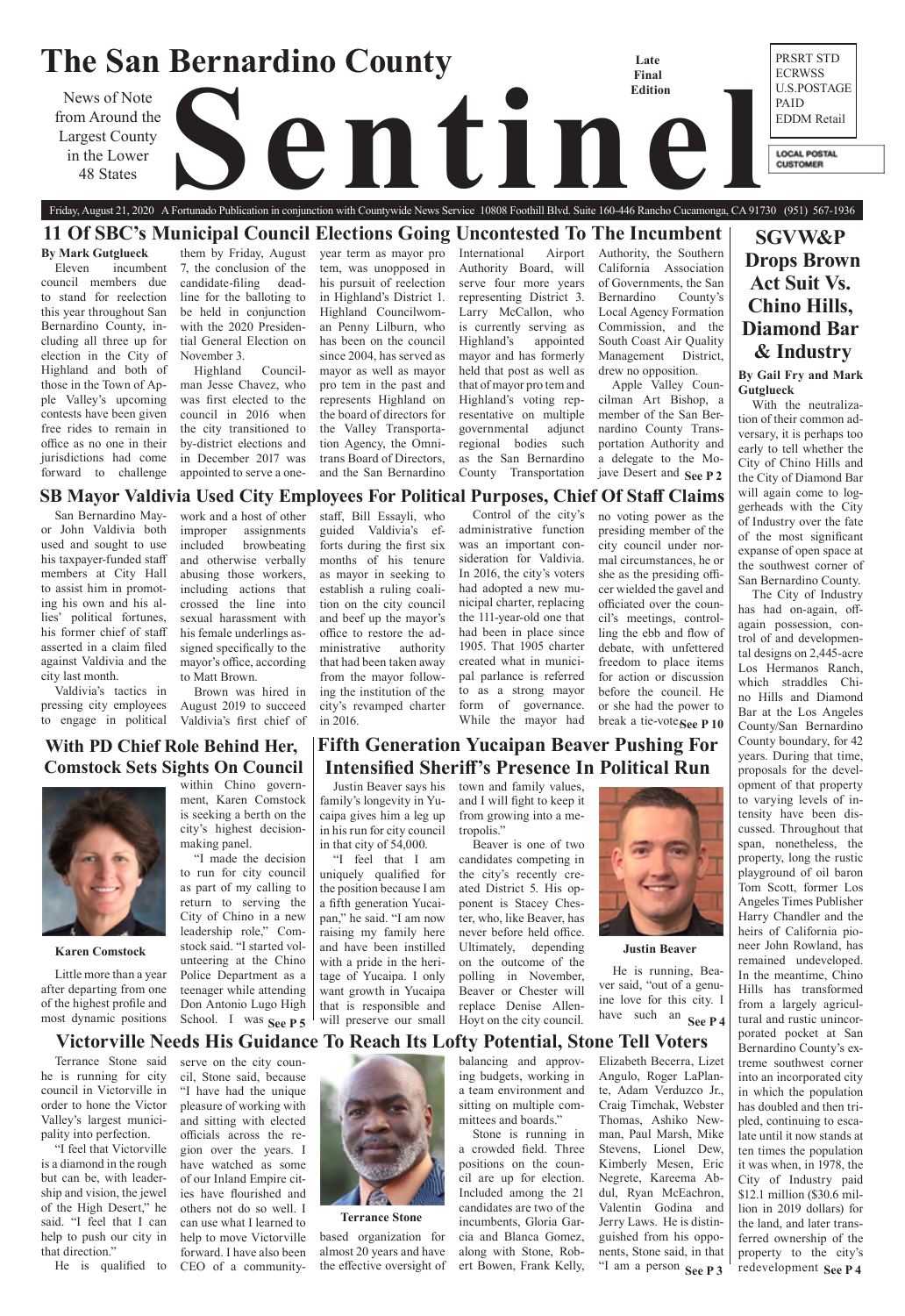## **San Bernardino County Sentinel Page 2**

**The San Bernardino County**

**Sentinel**

Published in San Bernardino County. The Sentinel's main office is located at 10788 Civic Center Drive in Rancho Cucamonga, CA 91730 A Fortunado Publication in conjunction with Countywide News Service Mark Gutglueck, Publisher **Call (951) 567-1936 to learn of locations where the Sentinel is available or to provide news tips** 

**Move To District Elections, Meant To Promote Election Of Minority Candidates, Has Not Always Met That Goal**  *from front page*

> *10808 Foothill Blvd., Suite 160-446 Rancho Cucamonga, CA 91730 SBCSentinel@yahoo.com Legal Notice Department 909 957 9998 Message Line 909-276 5796*

## **Friday, August 21, 2020**

Mountain Recycling Authority, will accede to another term on the council representing Apple Valley, this time representing the town's residents in the newly-formed Second District. This is the first year that Apple Valley has held by-district elections. No one in the Second District emerged to challenge Bishop, who is retired as the fire chief of the Apple Valley Fire Protection District, which serves as Apple Valley's fire department. Similarly, Larry Cusack, who was chairman of Apple Valley's planning commission before he was elected to the city council, was given a free pass in this year's election, in which he was due to stand for election in Apple Valley's First District.

In five other San Bernardino County cities this year - Chino Hills, Hesperia, Colton, Redlands and Twentynine Palms – at least one incumbent holder of a city council position elected by district is not facing any opposition.

In Chino Hills, Cynthia Moran, who is the council liaison with the Chino Valley Unified School District, a member of the Southern California Association of Governments' Energy & Environment Policy Committee, a member of the Omnitrans board and its Plans & Programs Committee, on the Environmental Quality Policy Committee of the League of California Cities and the vice chair of the Chino Hills Community Foundation Board, has no opposition in that city's District 5. In Hesperia, no one is challenging Brigit Bennington, who was appointed to the District 4 council position last year after the city council cited what it said were residency violations to forcefully remove Jeremiah Brosowske, who had eked out a narrow victory over Bennington in the November 2018

election. In Colton, neither Kenneth Koperski, the appointed incumbent in the city's Third District, nor Isaac Suchil, the elected incumbent in the Sixth District, have opponents. In Redlands, which experimented with district elections in the 1990s and returned to at-large elections only to reinitiate by-district elections in 2018, incumbent Eddie Tejeda attracted no one to contest him for the city's northside District 2 seat on the council. In Twentynine Palms, incumbent Steve Bilderain, who was most recently elected at-large in 2016 and is now seeking election representing District 1, has no opponent.

A significant number of the county's cities and both of its incorporated towns were strongarmed into moving to bydistrict elections toward the middle of the last decade. A number of lawyers, R. Rex Parris, the Malibu-based law firm Shenkman & Hughes, the Los Angeles-based Law Office of Milton C. Grimes and Matthew Barragan had threatened lawsuits against those municipalities which those lawyers said would allege those cities and towns had engaged in racially-polarized or ethnically-polarized voting. The California Voting Rights Act conferred upon plaintiffs alleging the existence of such biased elections who were seeking to redress those circumstances certain strategic legal advantages, such that even if the challenge does not succeed a plaintiff is not required to pay the prevailing city's legal fees. Conversely, a city which fails to vindicate itself in the face of such a challenge must pay the legal

fees of the prevailing party.

While many city officials and residents in cities where racially polarized voting had been alleged denied those charges and expressed umbrage at the suggestion that there was a systemic or institutionalized racial or ethnic bias built into their political establishments, ultimately most did not resist being forced into adopting ward or district

electoral systems. That was because a handful of California cities that resisted challenges made to their election systems under the California Voting Rights Act were unsuccessful in their legal defenses and were forced by the courts to pay substantial amounts to cover those legal fees.

In 2001, the California Legislature enacted the California Voting Rights Act, under which a plaintiff or plaintiffs can file legal action against a governmental jurisdiction alleging polarized voting has taken place in its past elections and seek the remedy of having that jurisdiction switch from at-large elections to ones involving ward or district systems. The theoretical justification for having a city or governmental jurisdiction form such districts is the perceived likelihood that it will create political subdivisions in which the election of a member of an ethnic or racial minority is more likely to take place than in an at-large election. Upon proof being presented that such polarized voting exists, the courts will then require that the governmental entity in question adopt the ward system and require that the governmental entity pay the legal fees for the attorney or attorneys representing the plaintiff[s].

*Continued on Page 4* Now being explored is whether the contemplated plaintiffs would have adequate legal grounds and valid causes of action to file suit to have at-large elections restored and prevail in that action, and whether including Parris, Shenkman, Hughes, Grimes, Barragan and their current and former law firms in the legal action as defendants would be efficacious and permissible under the statute of limitations, which some theorize might not yet have begun to run or may have been tolled because none of those entities followed through to ensure that districts/wards put in place met the full criteria of the California Voting Rights Act. Also under review is whether the provision of the California Voting Rights Act which indemnifies plaintiffs alleging a voting rights violation would extend to the plaintiffs in the contemplated action. In emails sent and phone calls made to the offices of Parris, Shenkman, Hughes, Grimes and Barragan, the *Sentinel* sought to determine whether they were aware that there are nine separate municipal elections in San Bernardino County in which the incumbent in a recently created district or ward is facing no opposition, and whether they agreed with the observation of

In San Bernardino County, many cities were perceived to have foreclosed minority rights because of the relative scarcity of elected Hispanic office holders, despite a substantial Latino population. Highland was among those cities and it was the first San Bernardino County city served with a demand that it alter the way it elects its council members. That lawsuit was filed July 18, 2014 in San Bernardino Superior Court by a Lancasterbased lawyer, R. Rex Parris, in conjunction with the Malibu-based law firm Shenkman & Hughes and the Los Angeles-based Law Office of Milton C. Grimes on behalf of Lisa Garrett, a Latino resident of Highland. In response, the city put an initiative on the November 2014 ballot, Measure T, asking if the city's residents were in favor of a ward system. Measure T went down to defeat, with 2,862 votes or 43.01 percent in favor and 3,793, or 56.99 percent opposed. The lawsuit proceeded and the city sought to assuage the demand by proposing to allow cumulative voting, in which each voter is given one vote for each contested position and is allowed to cast any or all of those votes for any one candidate, or spread the votes among the candidates. When the matter went to trial, despite making a finding that the socio-economic-based rationale presented by the plaintiff's attorneys to support the need for ward elections was irrelevant and that the plaintiff's assertion that district voting was the only way to cure the alleged violation of the Voting Rights Act was false, San Bernardino Superior Court Judge David Cohn mandated that Highland adopt a ward system.

Thereafter, when Parris, Kevin Shenkman, Mary Ruth Hughes, Grimes and Barragan made threats, city after city and town after town – Barstow, Big Bear Lake, Chino Hills, Chino, Fontana, Hesperia, Rancho Cucamonga, Redlands, Twentynine Palms, Upland, Yucaipa, as well as Apple Valley and Yucca Valley – complied with the demands for shifts to ward systems, with those cities in many cases paying the lawyers the costs they claimed they had sustained in forcing those cities into compliance. Many of those observing that element of what was occurring independently remarked that it thus appeared that Parris, Shenkman, Hughes, Grimes and Barragan were not truly committed to redressing so-called polarized voting but rather shaking cities down in looking for a lucrative payday. In virtually every case, the cities and towns in question used consultants such as National Demographics Corporation to draw up district or ward lines that were gerrymandered to provide the incumbent councilmembers an advantage by placing them ing.

into districts that did not include other incumbents, and by timing the elections in such a way that their districts held elections at the end of the electoral cycle they were put into office in their most recent at-large election. In none of those cases did Parris, Shenkman, Hughes, Grimes or Barragan raise any objections to how those district lines were drawn, even when they appeared to perpetuate the racially-polarized or ethnically-polarized voting that their actual or threatened lawsuits were ostensibly aimed at cur-

This year, the degree to which the mass move toward ward/district electoral systems in San Bernardino County has undercut the democratic process it was intended to boost was evinced in the nine separate elections in Highland, Apple Valley, Chino Hills, Hesperia, Redlands and Twentynine Palms where those nine incumbent councilmembers are not being challenged. For decades, Colton has had a by-district election system.

Accordingly, a group of county residents,

among whom are a number who were opposed to the ward/district electoral system switch-overs during the last two election cycles, are looking at the potential for taking legal action against the cities in question either collectively or individually, as well as against Parris; Parris's law firm; Shenkman; Hughes; the Shenkman & Hughes Law Firm; Grimes; Grimes' law firm; Barragan; the Mexican Ameri-

can Legal Defense Fund, for whom Barragan then worked; the National Demographics Corporation; and any others who participated in or profited from the move to design the electoral ward/ district systems.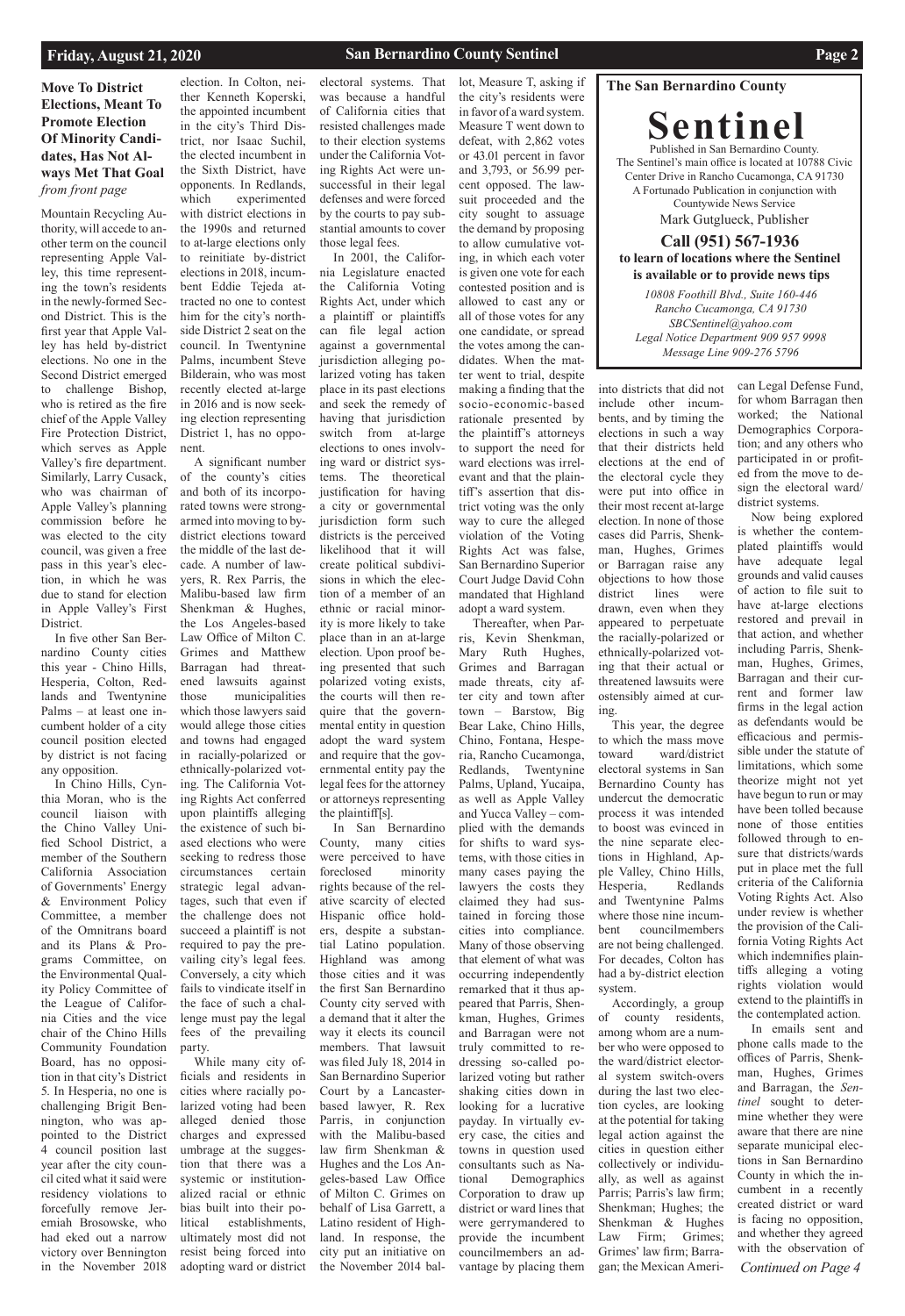## **Rejuvenation of Local Economy Crucial, Redlands Council Candidate Frasher Propounds**



**Stone** *from front page*

Planning Commissioner Steven Frasher said he is seeking election to the Redlands City Council because "Redlands is a dynamic city balancing its historic community character with a changing economy, compounded by the current public health closures and resulting economic impacts, and social justice concerns that demand immediate attention. I believe a people-centered, steady but determined problem-solving approach is what's needed to guide the city through this turbulent emergency period. I think we get through this with cool heads, imagination, a sense of shared purpose and long-term vision."

He is qualified to hold the position of city councilman, Frasher said, by his accumulated knowledge as both a resident and appointed city decision-maker, along with his viewpoint. "Experience and perspective are the biggest assets, I think," he said. "Locally, I've been a member of the Redlands Planning Commission, guiding land-use decisions that shape the city, since 2012. A previous mayor appointed me to a Blue Ribbon Committee exploring budget priorities to get the city through the last economic crisis. Many of our biggest issues are not new to me. In my professional work, I've been a senior staff member to mayors and a chief of police in Riverside, a school superintendent in Glendale, and for a major infrastructure agency in Los Angeles County. These experiences working closely with and for residents in other jurisdictions gives me unique perspectives on best practices and how agencies interact to maximize effectiveness." Frasher is one of four candidates vying for the council position representing the city's Fourth District. The top votegetter among himself, Ivan Ramirez, Lane Schneider and Jenna Guzman-Lowery in November will take up the Fourth District position on the council in December, in essence replacing Councilwoman Toni Momberger, who in 2017 was appointed to replace late Councilwoman/Mayor Pat Gilbreath and then won a special at-large election held in 2018. Frasher said he was reluctant to contrast himself positively or negatively with Ramirez, Schneider or Guzman-Lowery.

> In order to redress homelessness, Frasher said the city should "work with the county, churches and nonprofits to learn from current experiences and connect as many as possible with services."

"Respectfully, I believe the other contenders can and should make their own cases," he said. "I don't claim to be the most active or involved person in a town with lots of community pride, service and volunteerism, but I believe I have the combination of experience and the commitment to public service, resilience and accountability that is relevant, right now."

In addressing what he considered to be the major issues facing the city, Frasher said, "Redlands is proud of its heritage but we need to go beyond the friendly façade. Everything is impacted right now by the current health/economic emergency. A city is all about people. We need to support our local businesses, with all appropriate care during COVID-19, but with the long-term goal of creating opportunities, jobs and an attractive community that local people and visitors want to support. Make no mistake, COVID-19 is deadly serious. I want to offer all support to our businesses that take the dangers and guidelines seriously. But, we'll get through the COVID-19 emergency. Within the budget constraints we have to expand police/ community connectivity and accountability so Redlands can be an example of justly pursuing justice and public safety. Affordable housing is needed; building the same types of tract

neighborhoods doesn't provide the diversity of housing options that grow a family-friendly community for all, not just the well-established. Homelessness needs a compassionate approach involving a lot of partners; complaints solve nothing. We still need to plan and build for a more sustainable future."

Frasher said his formula for redressing those issues was "economic development" and to "keep drilling down on 'shop local' with innovative promotion of neighborhood economic zones and the historic downtown."

In terms of jobs, Frasher said the city needs to "encourage diversity in new businesses and strategize how to maximize job recovery as businesses are allowed to fully reopen." He said that maintaining the city's municipal workforce is critical. "Public services are critically important to residents," he said, stating the city should "work with labor groups to maintain as many jobs as possible until revenues recover."

With regard to public safety, Frasher said the city should endeavor to "ensure the police and fire departments are properly trained and resourced for our public safety demands, within our budget, and are partnering for the best social justice outcomes."

To expand housing opportunities, Frasher called upon the city to "develop plans to diversify housing options and develop transit villages with broader public discussion." He said city officials need to "allay fears" that many residents have about high density housing being located in multi-use districts near downtown within a walkable distance from boarding and disembarking stations for rail lines offering transportation westward.

*Continued on Page 11* Stone said, "I am a dedicated regional community leader. For 19 years I have served as a voice for our community with a vested interest as a businessman and advocate. I am the founder and leader of a well-respected, successful county-wide youth and family advocacy organization. I have consistently led direct service efforts to support families both locally and regionally. Most recently I hosted the "Pull Up and Pick Up" COVID-19 Family Support Days in Victorville. We also hosted events in Compton, Barstow, San Bernardino, and Ontario. We plan to support the cit-

The city needs to emphasize accountability, Frasher said, by "continuing and expanding outreach education steps, inviting residents to more fully interact with police, parks, water resources, to understand needs, responses, concerns."

How the city will pay for those solutions, Frasher said, is "the question that will dominate every decision, at least for the next two years. Prudent fiscal management sounds like a trope, but it's true. Cities need to live within their means and all local communities/local families have taken a tremendous hit from the COVID crisis and the necessary steps to try to effectively contain the virus, and that impact hit all cities, too. We can't proceed as if nothing has happened. Redlands' leaders managed pretty well and saved reserves for rainy days, but this is a deluge. Ambitious plans are the vision we have to keep our eyes on in terms of long-term planning as

we inevitably manage painful cuts that I hope can be only temporary."

Frasher said, "Redlands has a 1% sales tax measure that was placed on the ballot to meet visionary needs beyond daily maintenance, such as a new safety hall, any expansion of services, etc., before the current COVID-related budget emergency. Now, that measure will be a crucial bulwark against devastating cuts/destruction of what the city provides, if voters chose to adopt the increase at such a difficult time. That outcome will shape any decision elected officials can make for the coming years."

In summarizing his experience relating to government, Frasher noted that in addition to his local service as a Redlands planning commissioner since 2012, he is currently employed as a public information officer involved in community relations, emergency communications response and media liaison for Los Angeles

County Public Works, which also manages the Los Angeles County Flood Control District.

Frasher has lived in Redlands since 2001 and in District 4 since 2003, having moved to Redlands as an adult. He has a bachelor of arts degree in political science from the University of Washington.

He and his wife, Sharon, a kindergarten teacher, have two adult sons.

Frasher said, "The Redlands Bowl, the city's historic outdoor theater, has a phrase from *Proverbs* inscribed above the stage: 'Without vision a people perish.' That can't be an empty slogan that fulfills itself. Past generations built and preserved a vision of Redlands in their time. It's our time to envision, build and preserve a sustainable and welcoming city, for today, especially guiding it through this extraordinary emergency and to have our community emerge whole on the other side of the recovery." *-M.G.*

that is for the community and puts the community first. I'm a candidate that will sacrifice my personal agenda for the good of the city."

At present, Stone said, the major issue facing the city is public safety.

"Victorville has been ranked the tenth most dangerous city in California," Stone said. "We have to analyze what makes us dangerous, who is the violent population, what is triggering the violence and what other elements and predictors are involved. We need a clear and comprehensive plan and a collective effort with law enforcement and community-based and governmental agencies to work on the root of the problem." The city can offset the cost of aggressively targeting lawlessness by tapping into available funding earmarked for doing just that, Stone said. "There are state and

federal grants out there that can help to fund these solutions," he said.

Stone said he understands how government functions based on his previous experience relating to government.

"I have sat on numerous government board and committees for the past 15 years," he said.

Stone has lived in Victorville for five years. He attended San Bernardino Valley College, where he studied business, and Chaffey College, where he studied sociology. "I have also earned certification in violence intervention and prevention

at Cal State Los Angeles," he said. Stone is the founder/ president/CEO of Young Visionaries Youth Leadership Academy, which has been in existence since 2001. The Young Visionaries Youth Leadership Academy primarily provides an occupational strategy/workforce development program for disadvantaged youth and young adults, which includes job training, retraining, technical assis-

tance, career counseling and work placement into the logistics industry to provide those going through the program job experience. It also offers direction to encourage scholarship and college attendance and a homeless outreach program.

Currently unmarried, Stone said, "I have a fiancé and five kids."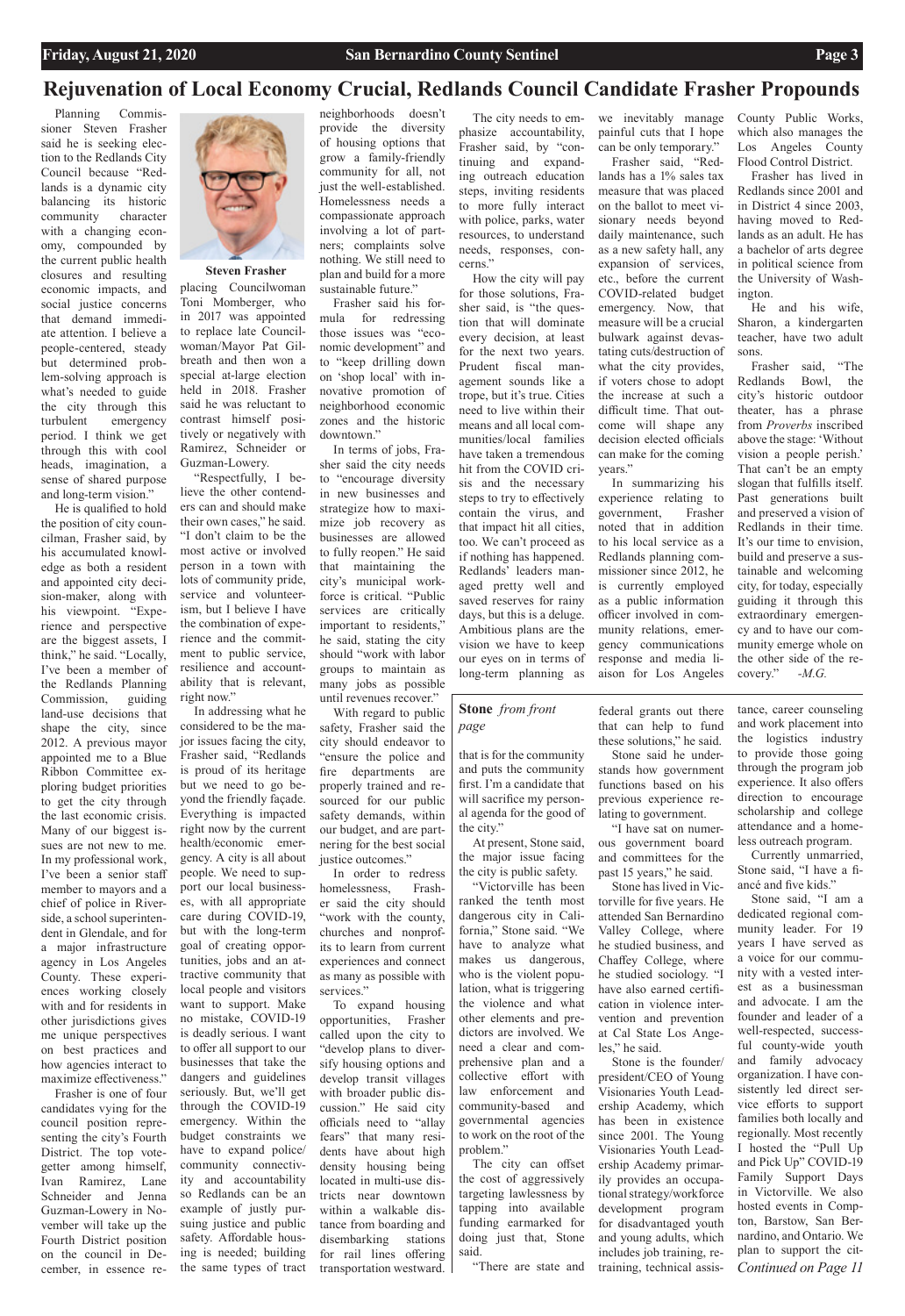## **Change To District Elections** *from page 2*

**Do You Have Information Of Public Interest? Call the** *Sentinel* **at (951) 567 1936 The** *Sentinel* **is always looking for information to inform our**

 **readership and keep our readers abreast of newsworthy developments.**

San Bernardino County

**The** *Sentinel* **devotes itself to what is happening in and around San Bernardino County. Social events, political news, issues pertaining to education, medicine, industry, commerce,**

 **development, real estate, history, culture and entertainment are of interest to us.** 

News of Note from Around the Largest County in the Lower 48 States

## *Continued on Page 11*

**Let us help you make our readers aware of what is happening in your corner of the world. Do you have a news tip? Don't hesitate to pick up the phone or drop us a line at sbcsentinel@yahoo.com to alert us to that fascinating tidbit.**

sentinel

**City Of Industry Bought All 2,445 Acres Of Tres Hermanos Ranch Twice, For \$12.1** 

**Million in 1978 And For \$41.65 Million In 2017** *from front page* 

agency, known officially as the Industry Urban Development Agency.

Indications over the years were that the property would be utilized to host a reservoir or reservoirs which would have water holding capacity equivalent to the fifth largest body of water in Southern California. As decades past and those plans failed to

reach fruition, a segment of the growing population in Chino Hills had come to assume that the property was subjected to some order of open space protection, despite the surrounding contradictory indications that aggressive land development was the watchword in Chino Hills, in which one high end residential subdivision construct-

ed after another transformed the community into the most affluent city in San Bernardino County.

In 2011, legislation closed out all redevelopment agencies statewide, and ownership of the 2,445 acres transferred to the so-called successor agency to the Industry Urban Development Agency.

A handful of real estate development concerns including GH America Inc. and South Coast Communities of Irvine expressed interest

*Continued on Page 9* erty dedicated as "open space" for public use. In nearly equally short order, the cities of Chino Hills and Diamond Bar raised objections with the California Department of Finance. After the California Department of Finance allowed the processing of the sale to proceed, Chino Hills and Diamond Bar lodged a series of legal actions in 2017 and 2018, all of which sought to thwart Industry's plans to lease the property for use as a

in acquiring the 2,445 acres at Tres Hermanos Ranch for the purpose of developing it both residentially and commercially, offering \$100 million for it. In August 2017, the City of Industry, which had substantial representation on the boards of both the successor agency to the Industry Urban Development Agency and the oversight board to the successor agency to the Industry Urban Development Agency, boldly took action to acquire the property. After the

city tendered a \$41.65 million offer on the property, in very short order the oversight board, at its August 24, 2017 meeting, directed the successor agency to sell the property to Industry for the aforementioned \$41.65 million. That action was accompanied by an indication that the ranch would be in large measure converted into a solar power generating field utilizing photovoltaic panels to generate 450 megawatts of electricity while leaving some of the prop-

some San Bernardino County residents that this is an outgrowth of the mass move toward by-district or by-ward elections that took place across San Bernardino County over the last five years, in which Shenkman, Grimes, Parris and Barragan were prime movers.

The *Sentinel* further sought to ascertain whether Shenkman, Grimes, Parris and Barragan had remained focused on the transitions to by-district or by-ward voting sufficiently to recognize the degree to which the districts and wards in the cities and

towns in question had been gerrymandered to confer an advantage on the incumbents then in office, and whether, with the benefit of hindsight, any of them now wish that he had acted to prevent the gerrymandering that occurred in virtually every case where a San Bernardino County city or town adopted the bydistrict election model.

Similarly, the *Sentinel* inquired of each of them as to whether they believed the gerrymandering that took place undercut the reformist goal they individually and collectively were pursuing in pressing these municipalities to adopt by-district elections, and whether they anticipated that moving

to by-district elections would result in a significant number of elections that would go uncontested. The *Sentinel*, as well, sought to press them on whether they considered that the circumstance in which 11 council races throughout the county are now going uncontested represents a diminution of the democratic process, and if they believe that a greater frequency of uncontested elections is a legitimate price that needs to be paid by the community to create the widespread regime of by-district voting and its hopefully consequent reduction in racially-polarized and ethnically-polarized voting.

Neither Shenkman,

Grimes, Parris nor Barragan responded to those inquiries and they did not address the assertions of some San Bernardino County residents that in certain cases what the by-district changeover did is actually make the election of protected minority candidates less likely. The four lawyers did not deign to respond to whether they thought the reform they succeeded in effectuating achieved its goal.

In Chino Hills, the city council in 2017 considered a district map that had been drawn by the National Demographics Corporation, which was gerrymandered such that it placed the thencurrent five members of the council into five

separate districts. Ultimately, however, the city council rejected that map in favor of the one drawn by city residents Brian Johsz and Richard Austin, a far more formulaic one that generally defied the categorization of gerrymandering and which put three of the incumbents in separate districts and created two other districts, including one in which none of the then-current council members resided and one in which two mem-

bers were living. Johsz was subsequently appointed to the Chino Hills City Council and then elected to represent District 4 in that city in the 2018 election. In that election, he defeated two Hispanic

candidates, Gabriel U. DeLuna and Rosanna Mitchell-Arrieta, as well as a fourth candidate, Ronald Eaton. One of the rationales for having Chino Hills switch to a by-district voting system was that it would likely result in the election of Latinos or Latinas to the city council.

Johsz, unlike Shenkman, Grimes, Parris and Barragan, consented to addressing the issue of by-district elections.

"I am by no means a defender of districts," Johsz said. "Our city had it imposed on us. I just happened to be a resident who saw an issue out there, and tried to find a solution as best we could."

invested interest in the city becoming the safe and prosperous place I know it can be and truly has been in the past. Not only do I live here, my parents and grandparents live here, my daughter

lives here, and too many friends to name. They deserve a safe place to live, work, and shop. Every one of your readers deserves the same. The City of Yucaipa needs strong leadership to see it through these turbulent times. I feel compelled to bring my experience to

the table."

That experience includes his status as a detective with the City of Azusa Police Department.

"I am a 12-year veteran of law enforcement," he said. "For the last several years I have been assigned as a crimes against children detec-

tive where I have had the privilege of being a voice for the most precious members of our society, the innocent children. I am often tasked with networking with all manner of government agencies, and forming teams to overcome some of the most complex problems. As it relates to the City of Yucaipa and moving forward, my experience in the above capacity gives me the confidence to face any problem head-on, and push forward to solve it quickly, efficiently, and with as little government

waste as possible."

In contrasting himself with Chester, an employee with the Riverside County Economic Development Agency, Beaver said, "My opponent has spent a career working for government,

## **Beaver** *from front page*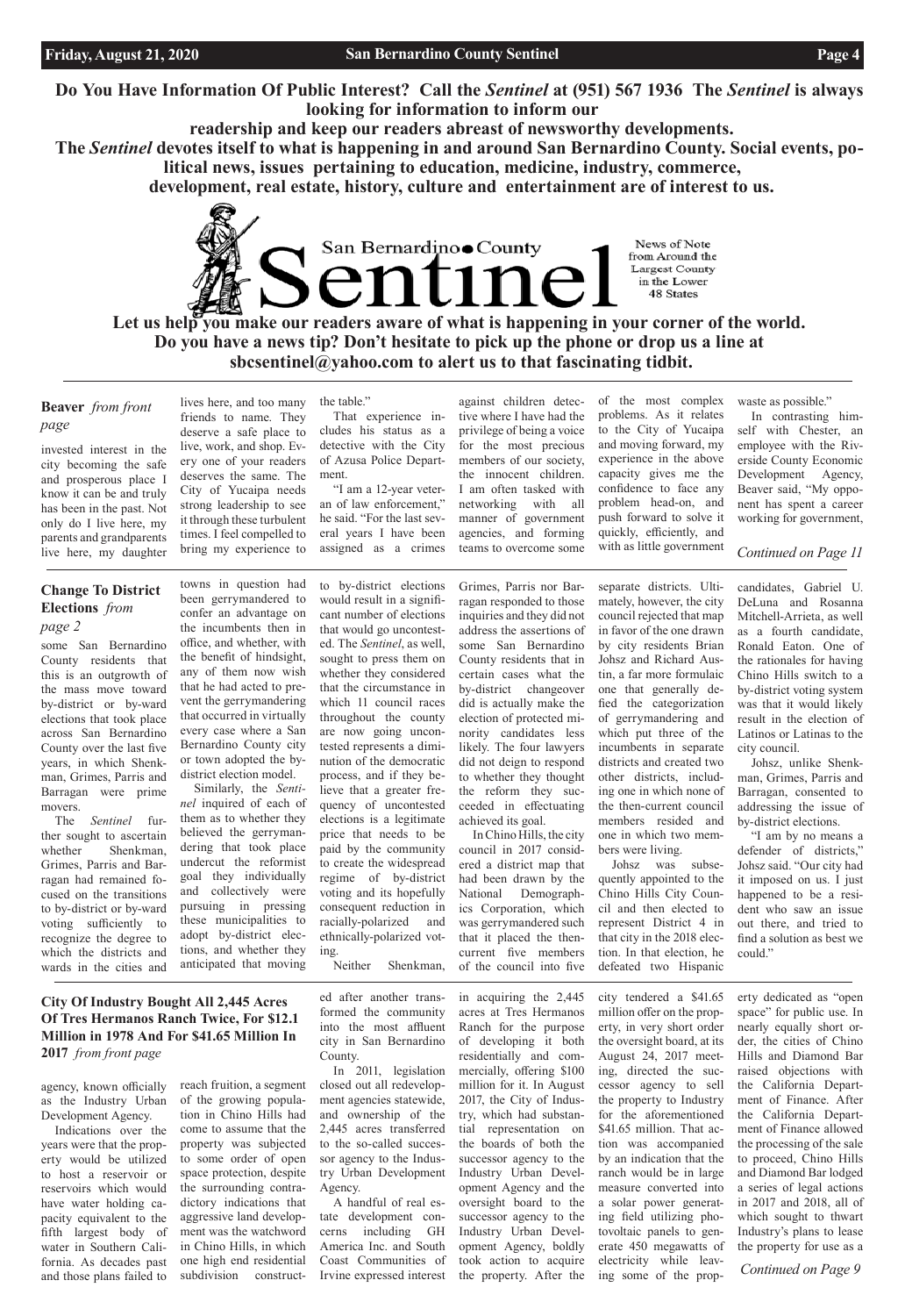## **Erick Lopez**

## **Comstock**

*from front page*

### *Continued on Page 11*

*Continued on Page 11*

## **Lopez Offers Fontana "A Loud, Bold And Unapologetic" Voice In City Council Try**

hired as a police cadet upon graduating from high school and enjoyed a lengthy career with the police department. I retired honorably in July of 2019 as the department's first female chief of police. I am proud and grateful to have been raised, mentored by many community members, teachers, coaches and to serve as an example of the success hard work can deliver. I also believe that holding a position of public trust or office is not about serving myself; my priority has in the past and in the future will be to serve the people of Chino."

Her intimate knowledge of the community and professional experience qualify her to hold the position of city councilwoman, Comstock said.

"As a police officer, I was trusted throughout my career to provide the service of delivering public safety to the

Chino community," she said. "My career combined with my volunteer work in the community has provided me the opportunity to demonstrate a proven record of being honest, reliable and committed to serving the people of Chino. My personal and professional interactions with the residents and business owners in the city has provided me with a clear understanding of what people expect from

public servants who hold positions of trust."

She continued, "I rose through the ranks and into the position of chief of police. This assignment required me to work closely with the city manager, every department director, the sitting members of the city council, and the residents and business owners in order to deliver effective governing to Chino, while also leading the men and women of the Chino Police Department. My professional experience has provided me with knowledge of nearly every aspect of city government, including participating in the comprehensive budget preparation process. This included having to submit an annual operational budget for the police department."

She is distinguished from her three opponents for the Fourth District council position – Anthony Honoré, Brandy Jones and Erskine Dunson – by "my professional experience with the City of Chino and my long-term commitment to serving and volunteering in the community. I have been serving Chino in some capacity as either a volunteer or as an employee for most of my life. My parents, my aunt and uncle, my cousins and many friends and professional acquaintances live and work in every part of Chino. Chino is my home and I care about this community. I be-

lieve my professional experience, my connection to the people of Chino along with my volunteer work in the city are the most significant qualities that distinguish me from my opponents for this

position."

Comstock assessed what she considers to be the major issues facing the city. "In the immediate, the city will be facing a financial shortfall with the current pandemic that has permanently closed some businesses in Chino and will adversely impact the sales revenues from other businesses that will affect the general fund balance," she said. "The city will have to carefully navigate its budget expenditures and reduce as much spending as possible. Chino is a great city. It's not perfect, but it is a great city to live, work, raise a family and enjoy the many parks, services, restaurants and amenities under normal operations outside of the impacts of the pan-

demic. The residents and business owners of Chino are extremely fortunate to have such a well-governed city comprised of an exceptional leadership team that includes the city council, the executive management team, and the many hardworking employees from every city department that powers Chino every day without fail. While this is an exceptional quality, there will be many opportunities to improve the quality

of life for our residents through future planning and governing."

Comstock said, "I submit that Chino should maintain ongoing community public safety and accountability, fiscal responsibility, proper infrastructure and development. City leaders should also develop an attainable vision for the future in collaboration with our residents and business owners. They must do so by listening to their concerns and develop plans to lead Chino to a proud future that we can all enjoy. These issues are further explained as part of my campaign platform at Comstock4Chino.com."

She said, "As it pertains to the current budget shortfall caused by the pandemic, I recommend the leaders of the city use every method available to curtail spending while being mindful to not adversely impact service levels to the residents or business owners. A recommendation will likely have to be brought before the city council to consider using the city's general fund reserves to augment the sales revenue shortages." Comstock said, "I have always respected the conservative financial approach in which the City of Chino has long been governed. I will use the same fiscally responsible practices if I am elected to the council. Under normal economic operations, the City of Chino is fortu-

nate to have a balanced base of sales and revenue taxes and resident property taxes. Chino leaders have successfully used development fees to provide for responsible annual budgeting in order to deliver improvements and expand services to Chino. As a member of the city council, I will participate in this same process to ensure proper budgeting for our future success and oversight of the taxpayers' money."

Comstock pointed out that "As the former chief of police, I was the Region 15 representative for the California Police Chiefs Association. This assignment required me to occasionally travel to Sacramento with police chiefs from across the state in order to collaborate on public safety legislation. This provided me with relevant experience to the operations of our state senators and Assembly representatives and the impact that legislative policy and mandates have to our communities. I also maintained a cooperative working relationship with our congresswoman in order to properly communicate the impacts of federal legislation as it pertains to governing our local community." Noting, "I wasn't born in Chino," Comstock nevertheless asserted, "I have lived in Chino for the majority of my life and consider it my hometown. I attended elementary school at Doris Dickson Elementary

School, Ramona Junior High School, and I am an alumna of Don Antonio Lugo High School, Class of 1987."

Comstock holds both an undergraduate degree in business management and a graduate degree in organizational management from the University of Phoenix. She was employed by the Chino Police Department for over three decades.

Married with no children, Comstock said, "I am the proud aunt to several nieces and nephews. My family has always been very supportive of my career. I enjoy spending time with my family and friends."

Comstock said "I demonstrated during my service as the chief of police that I will listen and collaborate with the Chino community in order to deliver effective public service. If I am fortunate enough to be elected as a councilwoman, I want to assure the entire community, specifically my constituents living in District 4, that I will serve as an advocate for them at City Hall. District 4 is diverse in that it is home to some of our oldest neighborhoods, and conversely, the newest neighborhoods in our community. These communities require an understanding of the current and future needs specific to their neighborhoods. I understand this and as your councilwoman, I intend

Erick Lopez is competing against five others to represent Fontana's residents in the city's Third Electoral District on the city council in order "to give the power back to the people. As a 9-year resident of Fontana, I have grown up in this community and for too long I have witnessed our elected officials often ignoring the demands of the people they are supposed to serve in favor of corporate and self-interests. We deserve a loud, bold, and unapologetic voice in the chambers of City Hall that puts people first and that is not afraid to push for change. I intend



to be that voice."

It is his commonality from which he draws his greatest strength as a candidate, Lopez said.

"While I have studied government and have experience in positions of leadership, I think the most important qualification that I have is that I am an average Fontana resident," he ventured. "Talking to community

members, they have been very receptive to me as someone who is a product of the community. They are tired of voting for politicians and they are excited for me as a candidate who they know will be their advocate because I have experienced their struggles firsthand." Lopez's reference to politicians harkens to

Jesse Armendarez, the incumbent whom the top vote-getter among the six now running in Fontana's Third District – Lopez, Lashunda Martin, Linda D. Richardson, Peter Garcia, Amy Malone and Dawn Dooley – will replace later this year. Armendarez has ambition for higher office. He has forsaken remaining on the council to run for county supervisor in the Fifth District, and has so far invested a substantial amount of the money he makes in his real estate business – a total now exceeding \$91,076.83 – to propel his campaign. Lopez is intent on moving into the council slot Armendarez will be leaving in less than four months.

"I believe what distinguishes me from my opponents is that I am a progressive," Lopez said. "If 2020 has taught us anything, it is that our social safety nets are fragile. Families are one paycheck away from poverty while wealth continues to accumulate at the very top. While these broader issues will have to be addressed at a national level, there is a lot of work that can be done locally. The need for bold progressive ideals on education, economic development, and public safety has never been more apparent. We cannot afford to continue with business as usual and to continue to push for the same policies that have already failed us."

Lopez said, "I am running on a platform that emphasizes education, sustainable economic development, and on re-imagining the public safety model. Educational attainment is low in our city and to address that I am calling to invest in teachers' salaries, college preparation and vocational training programs, science, technology, engineering and mathematics education, and educational technology. Another issue that hits close to home is economic development. With little council opposition, portions of our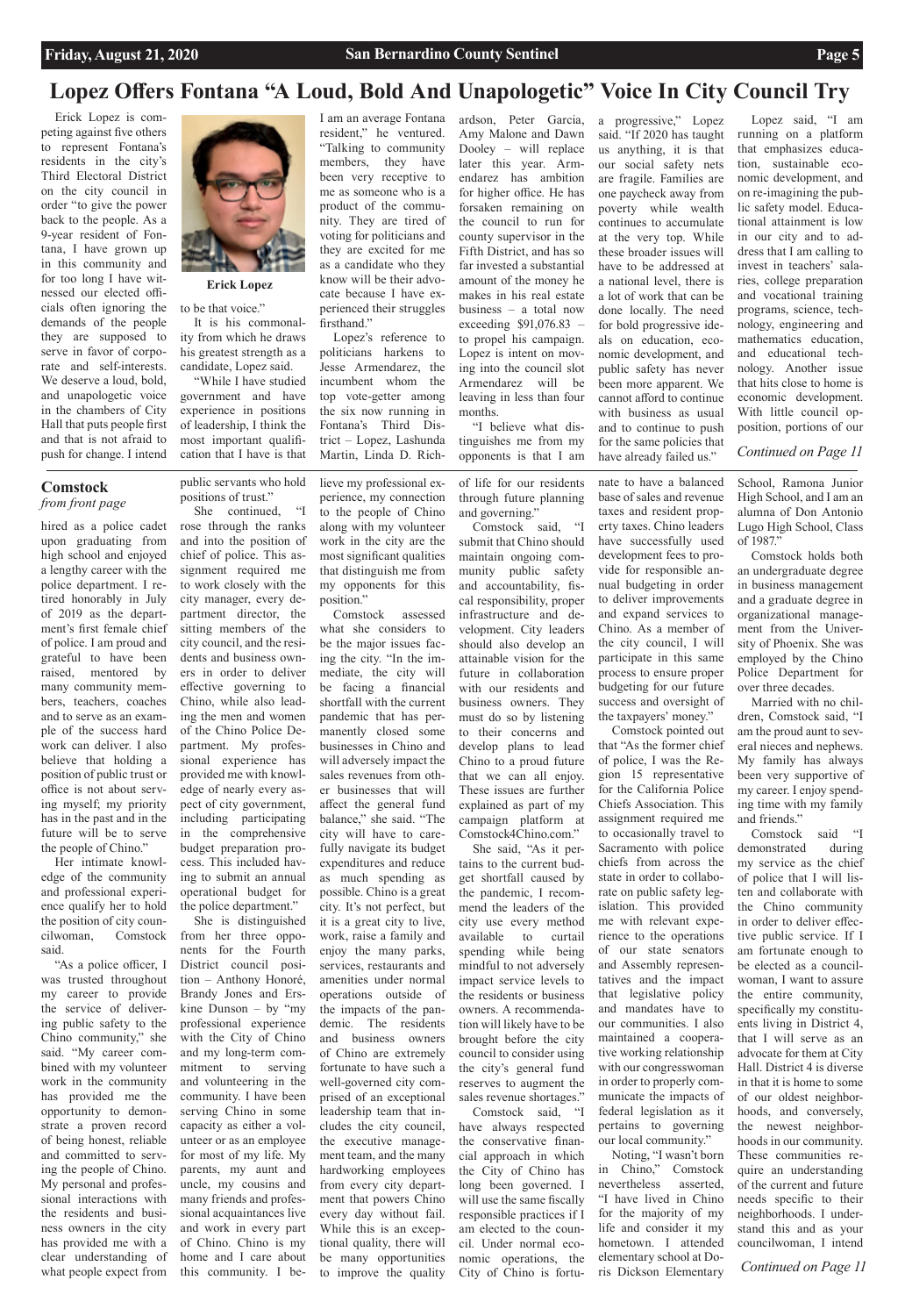### **Public Notices Public Notices Public Notices Public Notices Public Notices Public Notices Public Notices**

FBN 20200006183

Mailing Address: P.O. BOX 128 LAKE ARROWHEAD, CALIF 92352

The following person is doing business as ARROWHEAD AC-COMMODATIONS 28051 STATE HIGHWAY 189 / LAKES EDGE ROAD

LAKE ARROWHEAD, CALIF 92352: HERMINE MURRA-LEV-ENS 28051 STATE HIGHWAY 189 / LAKES EDGE ROAD LAKE AR-ROWHEAD, CALIFO 92352

This Business is Conducted By: AN INDIVIDUAL

Began Transacting Business:  $07/08/2020$ 

 BY SIGNING BELOW, I DE-CLARE THAT ALL INFORMA-TION IN THIS STATEMENT IS TRUE AND CORRECT. A registrant who declares as true information, which he or she knows to be false, is guilty of a crime. (B&P Code 17913) I am also aware that all information on this statement becomes Public Record upon filing. S/ HERMINE MURRA-LEV-

ENS This statement was filed with

the County Clerk of San Bernardino on: 07/14/2020

Mailing Address: 11698 WHITE PINE CT FONTANA, CA 92337

Began Transacting Business:  $07/12/2020$ 

County Clerk, Deputy V0956 NOTICE- This fictitious business name statement expires five years from the date it was filed in the office of the county clerk. A new fictitious business name statement must be filed before that time. The filing of this statement does not of itself authorize the use in this state of a fictitious name in violation of the rights of another under federal, state, or common law (see section 14400 et. Seq. Business & Professions Code).

Published in the San Bernardino County Sentinel on 7/31, 8/07, 8/14 & 8/21, 2020.

#### FBN 20200006362

The following person is doing business as MAYRALIUX 11698 WHITE PINE CT FONTANA, CA 92337: MAYRA CALDERA 11698 WHITE PINE CT FONTANA, CA 92337

This statement was filed with the County Clerk of San Bernardino on:  $07/21/2020$ 

This Business is Conducted By: AN INDIVIDUAL

Began Transacting Business: 08/06/2010

 BY SIGNING BELOW, I DE-CLARE THAT ALL INFORMA-TION IN THIS STATEMENT IS TRUE AND CORRECT. A registrant who declares as true information, which he or she knows to be false, is guilty of a crime. (B&P Code 17913) I am also aware that all information on this statement becomes Public Record upon filing.

S/ MAYRA CALDERA

business as MY'LOVE & CO 177 WEST SOUTH STREET, APT 514 RIALTO, CA 92376: MYESHA S CUMMINGS 177 WEST SOUTH STREET, APT 514 RIALTO CA

This statement was filed with the County Clerk of San Bernardino on: 07/14/2020

I hereby certify that this is a correct copy of the original statement on file in my office.

I hereby certify that this is a correct copy of the original statement on file in my office.

County Clerk, Deputy D5511 NOTICE- This fictitious business name statement expires five years from the date it was filed in the office of the county clerk. A new fictitious business name statement must be filed before that time. The filing of this statement does not of itself authorize the use in this state of a fictitious name in violation of the rights of another under federal,<br>state or common law (see section  $\sigma$  common law (see section 14400 et. Seq. Business & Professions Code).

Published in the San Bernardino County Sentinel on 7/31, 8/07,

I hereby certify that this is a correct copy of the original statement on file in my office. TION IN THIS STATEMENT IS TRUE AND CORRECT. A registrant who declares as true information, which he or she knows to be

Published in the San Bernardino County Sentinel on 7/31, 8/07, 8/14 & 8/21, 2020.

#### FBN 20200006370

The following person is doing business as TOOTH BOOTH

PEDIATRIC DENTISTRY 10165 FOOTHILL BLVD, SUITE 4 RAN-CHO CUCMAONGA, CALIF 91730 LAM DENTAL CORPORATION 10165 FOOTHILL BLVD, SUITE 4 RANCHO CUCMAONGA, CALIF 91730

This Business is Conducted By:

#### A CORPORATION

BY SIGNING BELOW, I DE-CLARE THAT ALL INFORMA-TION IN THIS STATEMENT IS TRUE AND CORRECT. A registrant who declares as true information, which he or she knows to be false, is guilty of a crime. (B&P Code 17913) I am also aware that all information on this statement becomes Public Record upon filing. S/ HERMINE MURRA-LEV-

the office of the county clerk. A new fictitious business name statement must be filed before that time. The filing of this statement does not of itself authorize the use in this state of a fictitious name in violation of the rights of another under federal.

14400 et. Seq. Business & Professions Code). Published in the San Bernardino County Sentinel on 7/31, 8/07,  $8/14$  &  $8/21, 2020$ .

#### ENS

I hereby certify that this is a correct copy of the original statement on file in my office.

County Clerk, Deputy V0956

ment on file in my office. Began Transacting Business:

must be filed before that time. The

filing of this statement does not of itself authorize the use in this state of a fictitious name in violation of the rights of another under federal, state, or common law (see section 14400 et. Seq. Business & Profes-Published in the San Bernardino County Sentinel on 7/31, 8/07, The following person is doing N/A County Clerk, s/ D5511 NOTICE- This fictitious business name statement expires five years from the date it was filed in the office of the county clerk. A new fictitious business name statement must be filed before that time. The filing of this statement does not of itself authorize the use in this state of a fictitious name in violation of the rights of another under federal. state, or common law (see section

#### FICTITIOUS BUSINESS NAME STATEMENT FILE NO-20200006658 The following person(s) is(are) doing business as: Performance Delivers, 7168 Vine St., Highland, CA 92346, Marcus A. Guerra, 7168 Vine

sions Code).

8/14 & 8/21, 2020.

FBN 20200006522

92376

This Business is Conducted By:

AN INDIVIDUAL

 BY SIGNING BELOW, I DE-CLARE THAT ALL INFORMA-

false, is guilty of a crime. (B&P Code 17913) I am also aware that all information on this statement becomes Public Record upon filing. S/ MYESHA CUMMINGS This statement was filed with the County Clerk of San Bernardino

on: 07/23/2020

 $N/\Delta$ 

05/25/2018 This statement was filed with the County Clerk of San Ber-

Began Transacting Business:

as true information which he or she knows to be false is guilty of a crime that all information on this statement becomes Public Record upon filing. s/ **YOGEV KATZ**<br>Statement filed with the County Clerk

County Clerk, Deputy D5511 NOTICE- This fictitious business name statement expires five years from the date it was filed in the office of the county clerk. A new fictitious business name statement must be filed before that time. The filing of this statement does not of itself authorize the use in this state of a fictitious name in violation of the rights of another under federal, state, or common law (see section 14400 et. Seq. Business & Profes-

> nardino County Clerk By:/Deputy Notice-This fictitious name statement expires five years from the date was filed in the office of the county clerk. A new fictitious business name statement must be filed before that time. The filing of this statement does not of itself authorize the use in this state of a fictitious business name in violation of the rights of another under federal, state, or common law (see Section 14400 et seq.,<br>Business and Professions Code) and Professions Code)

sions Code).

mation, which he or she knows to Published in the San Bernardino County Sentinel 08/07/2020, 08/14/2020, 08/21/2020 & 08/28/2020 FICTITIOUS BUSINESS

8/14 & 8/21, 2020.

FBN 20200006607

doing business as: CVR Tax Services & More; CVR Tax Services

NOTICE- This fictitious business name statement expires five years from the date it was filed in the office of the county clerk. A new fictitious business name statement s/ Frances L. Taylor This statement was filed with the County Clerk of San Bernardino on: 7/23/20 I hereby certify that this is a correct copy of the original state-

CAMONGA, CA 91701 ESTEBAN AYON 6587 VIANZA PL RAN-CHO CUCAMONGA, CA 91701 This Business is Conducted By: AN

INDIVIDUAL

MATION IN THIS STATEMENT IS TRUE AND CORRECT. A registrant who declares as true information, which he or she knows to be false, is guilty of a crime. (B&P Code 17913) I am also aware that all information on this statement becomes Public Record upon filing.

 BY SIGNING BELOW, I DE-CLARE THAT ALL INFORMA-TION IN THIS STATEMENT IS TRUE AND CORRECT. A registrant who declares as true information, which he or she knows to be false, is guilty of a crime. (B&P Code 17913) I am also aware that all information on this statement becomes Public Record upon filing. S/ ESTEBAN AYON

on: 07/23/2020

correct copy of the original statement on file in my office.

Began Transacting Business:

N/A

County Clerk, Deputy D5511 NOTICE- This fictitious busi-

Signed: BY SIGNING BELOW, I DECLARE THAT ALL INFOR-MATION IN THIS STATEMENT IS TRUE AND CORRECT. A registrant who declares as true information, which he or she knows to be false, is guilty of a crime. (B&P Code 17913) I am also aware that all information on this statement becomes Public Record upon filing. s/ Sonia Marquez-Foster

### FICTITIOUS BUSINESS NAME STATEMENT FILE NO-20200006554

 $8/7/20$ ,  $8/14/20$ ,  $8/21/20$ , 8/28/20

FICTITIOUS BUSINESS<br>NAME STATEMENT FILE NO-STATEMENT FILE NO-20200006757

The following person(s) is(are) doing business as: F.L. Taylor, 1030 N. Mountain Ave. #137, Ontario, CA 91764-2114, Frances L. Taylor, 1512 E. 5th Street, Space 59, Ontario, CA 91764

Business is Conducted By: An Individual

Signed: BY SIGNING BELOW, I DECLARE THAT ALL INFOR-MATION IN THIS STATEMENT IS TRUE AND CORRECT. A registrant who declares as true infor-

County Clerk, s/ I1327 NOTICE- This fictitious business name statement expires five years from the date it was filed in the office of the county clerk. A new fictitious business name statement must be filed before that time. The filing of this statement does not of itself authorize the use in this state of a fictitious name in violation of the rights of another under federal. state, or common law (see section 14400 et. Seq. Business & Professions Code).<br> $8/7/20$ .

be false, is guilty of a crime. (B&P Code 17913) I am also aware that all information on this statement becomes Public Record upon filing.

The following person is doing business as USABLE DATA 6587 VIANZA PL RANCHO CUstate, or common law (see section 14400 et. Seq. Business & Professions Code). 7/31/20, 8/7/20, 8/14/20, 8/21/20

> $8/14/20$ ,  $8/21/20$ , 8/28/20

Signed: BY SIGNING BELOW, I DECLARE THAT ALL INFOR-MATION IN THIS STATEMENT IS TRUE AND CORRECT. A registrant who declares as true information, which he or she knows to be false, is guilty of a crime. (B&P Code 17913) I am also aware that all information on this statement becomes Public Record upon filing. s/ Andre Miranda

This statement was filed with the County Clerk of San Bernardino I hereby certify that this is a STATE OF CALIFORNIA CORPORATION C3730887 The business is conducted by: A CORPORATION DATE OF CURRENT FILING:

14400 et. Seq. Business & Professions Code). 7/31/20, 8/7/20, 8/14/20, 8/21/20

ness name statement expires five years from the date it was filed in state, or common law (see section nardino County on 09/202017. The registrant commenced to transact business under the<br>fictitious business name or fictitious business name names listed above on: N/A By signing, I declare that all infor-mation in this statement is true and correct. A registrant who declares (B&P Code 179130. I am also aware

Street., Highland, CA 92346 Business is Conducted By: An Individual Signed: BY SIGNING BELOW,

> Individual Signed: BY SIGNING BELOW.

I DECLARE THAT ALL INFOR-MATION IN THIS STATEMENT IS TRUE AND CORRECT. A registrant who declares as true information, which he or she knows to be false, is guilty of a crime. (B&P Code 17913) I am also aware that all information on this statement

> Began Transacting Business: N/A

becomes Public Record upon filing. s/ Marcus A. Guerra This statement was filed with the County Clerk of San Bernardino on: 7/28/20

I hereby certify that this is a correct copy of the original state-

ment on file in my office. Began Transacting Business: 7/15/20

> The following person(s) is(are) doing business as: Performance Delivers, 7168 Vine St, Highland, CA 92346, Marcus A Guerra, 7168 Vine St, Highland, CA 92346 Business is Conducted By: An

County Clerk, s/ D5511 NOTICE- This fictitious business name statement expires five years from the date it was filed in the office of the county clerk. A new fictitious business name statement must be filed before that time. The filing of this statement does not of itself authorize the use in this state of a fictitious name in violation of the rights of another under federal,

> I hereby certify that this is a correct copy of the original statement on file in my office.

### FBN 201800006225 STATE-MENT OF ABANDONMENT OF USE OF FICTITIOUS BUSI-NESS NAME STATEMENT The following person is doing busi-ness as: K. CARPENTRY & MILL-WORK 555 E FOOTHILL BLVD

SUITE #2 UPLAND, CA 91786 KATZ'S LOCK & KEY INC 555 E FOOTHILL BLVD SUITE #2 UP-LAND, CA 91786 Mailing Address: 1107 S DOHENY DR LOS ANGELES, CA 90035

THE COURT ORDERS that all persons interested in this matter appear before this court at the hearing indicated below to show cause, if any, why the petition for change of name should not be granted. Any person objecting to the name changes described above must file a written objection that includes the reasons for the objection at least two court days before the matter is scheduled to be heard and must appear at the hearing to show cause why the petition should not be granted. If no written objection is timely filed, the

You have 30 CALEN-DAR DAYS after this summons is served on you to file a written response at this court and have a copy served on the plaintiff. A letter or phone call

NAME STATEMENT FILE NO-20200006594 The following person(s) is(are) Plus, 11934 Citadel Ave, Fontana, CA 92337, Mailing Address: 11934 Citadel Ave, Fontana, CA 92337, Cynthia V. Rodriguez, 11934 Citadel Ave, Fontana, CA 92337

Business is Conducted By: An Individual Signed: BY SIGNING BELOW, I DECLARE THAT ALL INFOR-

s/ Cynthia V Rodriguez This statement was filed with the County Clerk of San Bernardino on: 7/27/20

I hereby certify that this is a correct copy of the original statement on file in my office. Began Transacting Business:

3/1/20 County Clerk, s/ D5511

NOTICE- This fictitious business name statement expires five years from the date it was filed in the office of the county clerk. A new fictitious business name statement must be filed before that time. The filing of this statement does not of authorize the use in this state of a fictitious name in violation of the rights of another under federal, state, or common law (see section 14400 et. Seq. Business & Professions Code).

of San Bernardino on: 08/05/2020 I hereby certify that this copy is a correct copy of the original statement on file in my office San Berbe false, is guilty of a crime. (B&P Code 17913) I am also aware that all information on this statement becomes Public Record upon filing. s/ Donna Gay

8/7/20, 8/14/20, 8/21/20, 8/28/20

FICTITIOUS BUSINESS NAME STATEMENT FILE NO-20200005931

The following person(s) is(are) doing business as: Cargo Contractors, 11167 Cedar Ave., Bloomington, CA 92316, Mailing Address: 12117 Hadley Street, Whittier, CA 90601, Sonia Marquez-Foster, 15403 Los Molinos, Hacienda Heights, CA 91745

Business is Conducted By: An Individual

This statement was filed with the County Clerk of San Bernardino on: 7/2/20

I hereby certify that this is a correct copy of the original state-ment on file in my office. Began Transacting Business:

6/28/2010 County Clerk, s/ H7178

NOTICE- This fictitious business name statement expires five years from the date it was filed in the office of the county clerk. A new fictitious business name statement must be filed before that time. The filing of this statement does not of itself authorize the use in this state of a fictitious name in violation of the rights of another under federal, state, or common law (see section 14400 et. Seq. Business & Professions Code).

The following person(s) is(are) doing business as: On the Dot Mobile Notary, 8948 Sunflower Ave, Alta Loma, CA 91701-2750, Mailing Address: 8948 Sunflower Ave, Alta Loma, CA 91701-2750, Donna Lynn Gay, 8948 Sunflower Ave, Alta Loma, CA 91701-2750 Business is Conducted By: An

Individual Signed: BY SIGNING BELOW,

I DECLARE THAT ALL INFOR-MATION IN THIS STATEMENT IS TRUE AND CORRECT. A registrant who declares as true information, which he or she knows to

This statement was filed with the County Clerk of San Bernardino on: 7/31/20 I hereby certify that this is a

correct copy of the original statement on file in my office.

Began Transacting Business: N/A

FICTITIOUS BUSINESS NAME STATEMENT FILE NO-20200006074

The following person(s) is(are) doing business as: Panda Artisan Pastry, 11473 Whittier Avenue, Loma Linda, CA 92354, Andre A. Miranda, 11473 Whittier Avenue Loma Linda, CA 92354, Maria A. Miranda, 11473 Whittier Avenue, Loma Linda, CA 92354

Business is Conducted By: A Married Couple

This statement was filed with the County Clerk of San Bernardino on: 7/9/20

I hereby certify that this is a correct copy of the original state-ment on file in my office.

Began Transacting Business: 7/7/20 County Clerk, s/ H7178

NOTICE- This fictitious business name statement expires five years from the date it was filed in the office of the county clerk. A new fictitious business name statement must be filed before that time. The filing of this statement does not of itself authorize the use in this state of a fictitious name in violation of the rights of another under federal, state, or common law (see section 14400 et. Seq. Business & Professions Code).

8/7/20, 8/14/20, 8/21/20, 8/28/20

FICTITIOUS BUSINESS NAME STATEMENT FILE NO-20200006318

The following person(s) is(are) doing business as: Bodynamics 6982 Garden Rose Street, Fontana, CA 92336, Mailing Address: 6982 Garden Rose Street, Fontana, CA 92336, Jessica L. Rice, 6982 Garden Rose Street, Fontana, CA 92336 Business is Conducted By: An

I DECLARE THAT ALL INFOR-MATION IN THIS STATEMENT IS TRUE AND CORRECT. A registrant who declares as true information, which he or she knows to be false, is guilty of a crime. (B&P Code 17913) I am also aware that all information on this statement becomes Public Record upon filing. s/ Jessica Rice

This statement was filed with the County Clerk of San Bernardino on: 7/17/20

I hereby certify that this is a correct copy of the original statement on file in my office.

County Clerk, s/ I1327

NOTICE- This fictitious business name statement expires five years from the date it was filed in the office of the county clerk. A new fictitious business name statement must be filed before that time. The filing of this statement does not of itself authorize the use in this state of a fictitious name in violation of the rights of another under federal, state, or common law (see section 14400 et. Seq. Business & Professions Code).

8/7/20, 8/14/20, 8/21/20, 8/28/20

 FICTITIOUS BUSINESS NAME STATEMENT FILE NO-20200006658

Individual

Signed: BY SIGNING BELOW, I DECLARE THAT ALL

MATION IN THIS STATEMENT IS TRUE AND CORRECT. A registrant who declares as true information, which he or she knows to be false, is guilty of a crime. (B&P Code 17913) I am also aware that all information on this statement becomes Public Record upon filing.

s/ Marcus A. Guerra This statement was filed with the County Clerk of San Bernardino on: 7/28/20

Began Transacting Business: 7/15/20

#### County Clerk, s/ D5511

NOTICE- This fictitious business name statement expires five years from the date it was filed in the office of the county clerk. A new fictitious business name statement must be filed before that time. The filing of this statement does not of itself authorize the use in this state of a fictitious name in violation of the rights of another under federal, state, or common law (see section

## 14400 et. Seq. Business & Profes-

sions Code). 8/7/20, 8/14/20, 8/21/20, 8/28/20 ORDER TO SHOW CAUSE FOR CHANGE OF

NAME CASE NUMBER CIVDS2014173 TO ALL INTERESTED PERSONS: Petitioner: Jiajing

Ying filed with this court for a decree changing names as follows:

Jiajing Ying to Brianna Ying

court may grant the petition

without a hearing. Notice of Hearing: Date: 09/10/2020 Time: 9:00 a.m. Department: S16 The address of the court is Superior Court of California,County of San Bernardino, San Bernardino District - Civil Division, 247 West Third Street, Same as above, San Bernardino, CA 92415- 0210, San Bernardino

IT IS FURTHER OR-DERED that a copy of this order be published in the SAN BERNARDINO COUNTY SENTINEL in San Bernardino County California, once a week for four successive weeks prior to the date set for hearing

of the petition.

Dated: July 02, 2020 Lynn M. Poncin Judge of the Superior

Court.

Published in the San Bernardino County Sentinel on 8/07/20, 8/14/20, 8/21/20,

8/28/20

SUMMONS – (CITA-

DEL CASO)

CASE NUMBER<br>(NUMERO DEL CASO)

CION JUDICIAL)

CIVDS1938493

NOTICE TO DEFEN-DANT (AVISO DEMAN-DADO): EAGLEBATH. INC.; KEITH NGUYEN; AND DOES 1 TO 10, INCLUSIVE YOU ARE BEING SUED BY PLAINTIFF (LO ESTA DEMANDANDO EL DE-

MANDANTE):

Pier Special Opportunities Fund LP, Successor-in-Interest to DLI Assests, LLC, Successor in interest to MyBusiness-

loan.com

NOTICE! You have been sued. The court may decide against you without your being heard unless you respond within 30 days. Read the infor-

mation below.

will not protect you. Your written response must be in proper legal form if you want the court to hear your case. There may be a court form that you can use for your response. You can find these court forms and more information at the California

Courts Online Self-Help Center (www.courtinfo.ca.gov/ selfhelp), your county law library, or the courthouse nearest you. If you cannot pay the filing fee, ask the court clerk for a fee waiver form. If you do not file your response on time, you may lose the case by default, and your wages, money, and property may be taken without further warning from

the court.

 There are other legal requirements. You may want to call an attorney right away. If you do not know an attorney, you may want to call an at-

torney referral service. If you cannot afford an attorney, you may be eligible for free legal services from a nonprofit legal services program. You can locate these nonprofit groups at the California Legal Services Web site (www.lawhelpcalifornia.org), the California Courts Online Self-Help Center (www.courtinfo.ca.gov/ selfhelp), or by contacting your local court or county bar association. NOTE: The court has a statutory lien for waived fees and costs on any settlement or arbitration award of \$10,000 or more in a civil case. The court's lien must be paid before the court will dismiss the case. ¡AVISO! Lo han demandado. Si no responde dentro de 30 dias, la corte puede decidir en su contra sin escuchar su version. Lea la informacion a con-

tinuacion

 Tiene 30 DIAS DE CAL-ENDARIO después de que le entreguen esta citación y papeles legales para presentar una repuesta por escrito en esta corte y hacer que se entreque una copia al demandante. Una carta o una llamada telefonica no le protegen. Su respuesta por escrito tiene que estar on formato legal correcto si desea que procesen su caso en la corte. Es posible que haya un formulano que usted puede usar para su respuesta. Puede encontrar estos formularios de la corte y mas información en el Centro de Ayuda de las Cortes de California (www.sucorte.ca.gov), en la biblioteca de leyes de su condado o en la corte que le quede mas cerca. Si no puede pagar la cuota de presentación, pida si secretario de la corta que le de un formulario de exencion de pago de cuotas. Si no presenta su respuesta a tiempo, puede perder el caso por incumplimiento y la corta le podrá quitar su sueldo, dinero y bienes sin mas adver-

tencia.

Hay otros req-

uisitos legales. Es recomendable que llame a un abogado inmediatamente. Si no conace a un abogado, puede llamar a un servicio de referencia a abogados. Si no peude pagar a un a un abogado, es posible que cumpia con los requisitos para obtener servicios legales gratu de un programa de servicios legales sin fines de lucro. Puede encontrar estos grupos sin fines de lucro en el sitio web de California Legal Services, (www.lawhelpcalifornia.org), en el Centro de Ayuda de las Cortes de California, (www. sucorte.ca.gov), o poniendoso en contacto con la corte o el colegio de abogados locales. AVISO: Por ley, la corte tiene derecho a reclamar las cuotas y los costos exentos gravamen sobre cualquier recuperación da \$10,000 o mas de vaior recibida mediante un aceurdo o una concesión de arbitraje en un caso de derecho civil. Tiene que pagar el gravamen de la corta antes de que la corta pueda desechar el caso.

The name and address of the court is: (El nombre y la direccion de la corte es): Superior Court of California County of San Bernardino San Bernardino, Central

247 West Third Street, San Bernardino, CA 92415-0210

The name, address and telephone number of plaintiff's attorney, or plaintiff without an attorney, is: (El nombre, la direccion y el numero de telefono del abogado del demandante, o del demendante que no tiene abogado, es):

Law Offices of Gary A. Bemis APC

Gary A. Bemis 92508 3870 La Sierra Ave., Suite 239

Riverside, CA 92505 Telephone: (951) 588-2080 DATE (Fecha): December 19, 2019

Clerk (Secretario), by Mayela Martinez, Deputy (Adjunto) Published in the San Bernardino County Sentinel on 8/7/20, 8/14/20, 8/21/20,

8/28/20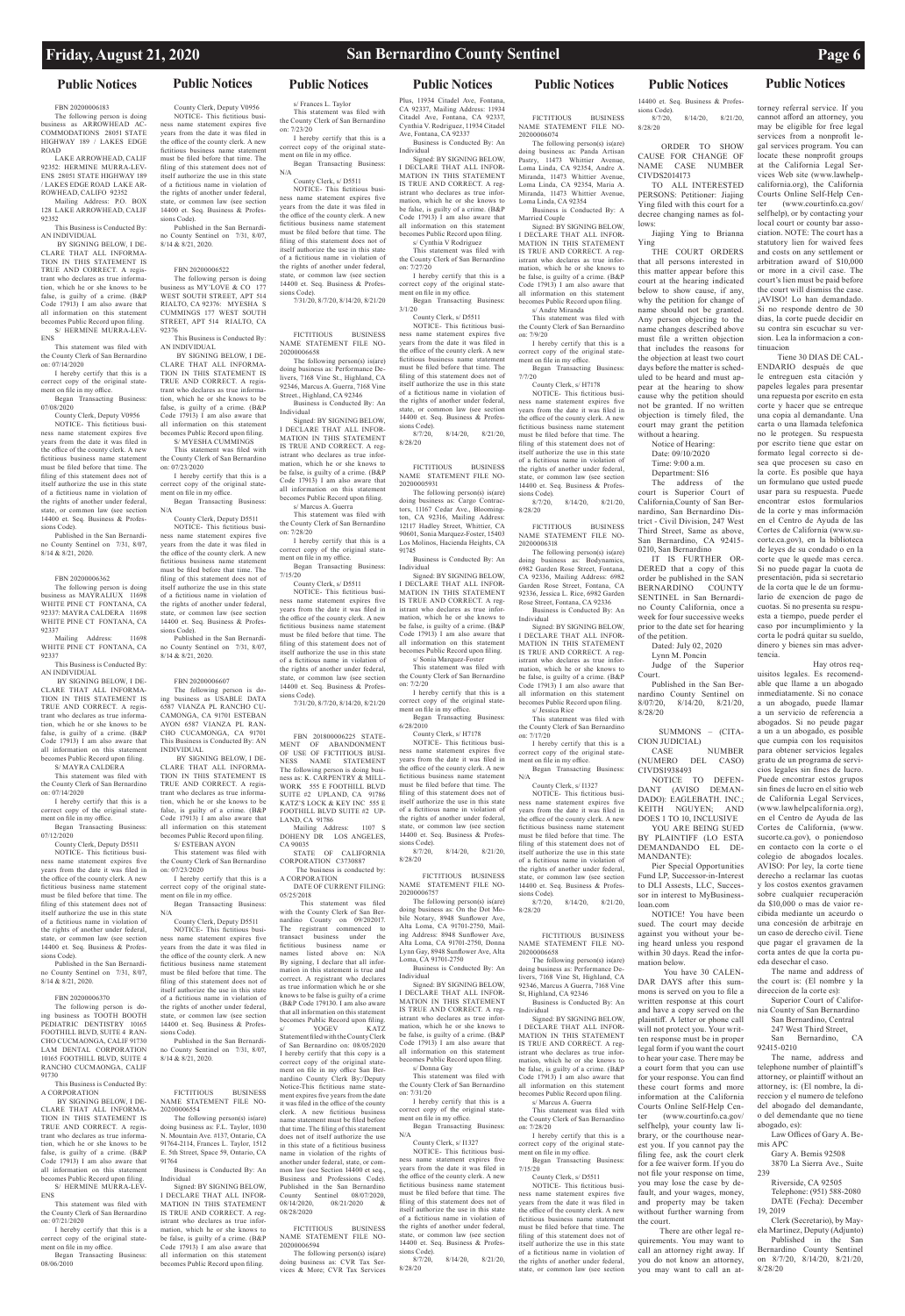## **Public Notices Public Notices Public Notices Public Notices Public Notices Public Notices Public Notices**

FBN 20200004959 The following entity is doing business as: GROOVE'S KITCHEN 12838 YORBA AVE CHINO, CA 91710 JOAQUIN FLORES 12838 YORBA AVE CHINO, CA 91710 This Business is Conducted By: AN INDI-VIDUAL Signed: BY SIGNING BELOW, I DECLARE THAT ALL INFORMATION IN THIS STATE-MENT IS TRUE AND CORRECT. A registrant who declares as true information, which he or she knows to be false, is guilty of a crime. (B&P Code 17913) I am also aware that all information on this statement becomes Public Record upon filing. S/ Joaquin Flores This statement was filed with the County Clerk of San Bernardino on: 5/29/2020 I hereby certify that this is a correct copy of the original statement on file in my office. Began Transacting Business: May 16, 2020 County Clerk, Deputy NOTICE- This fictitious business name statement expires five years from the date it was filed in the office of the county clerk. A new fictitious business name statement must be filed before that time. The filing of this statement does not of itself authorize the use in this state of a fictitious name in violation of the rights of another under federal, state, or common law (see section 14400 et. Seq. Business & Professions Code). Published in the San Bernardino County Sentinel on  $6/19$ ,  $6/26$ , & 7/10, 2020. Corrected on 8/7/20,

FICTITIOUS BUSINESS NAME STATEMENT FILE NO-

8/14/20, 8/21/20, 8/28/20

Signed: BY SIGNING BELOW, I DECLARE THAT ALL INFOR-MATION IN THIS STATEMENT IS TRUE AND CORRECT. A registrant who declares as true information, which he or she knows to be false, is guilty of a crime. (B&P Code 17913) I am also aware that all information on this statement becomes Public Record upon filing.

County Clerk, NOTICE- This fictitious business name statement expires five years from the date it was filed in the office of the county clerk. A new fictitious business name statement must be filed before that time. The filing of this statement does not of itself authorize the use in this state of a fictitious name in violation of the rights of another under federal, state, or common law (see section 14400 et. Seq. Business & Professions Code).<br> $8/7/20$ .

TO ADMINISTER ESTATE OF:<br>JUDITH LUCILLE

FBN 20200004767 The following entity is doing business as: ALLIE'S CRAFT HOUSE 3898 SCARLET OAK CT SAN BER-NARDINO, CA 92407 ALEXAN-DRA J BECKER 3898 SCARLET OAK CT SAN BERNARDINO, CA 92407 This Business is Conducted By: AN INDIVIDUAL Signed: BY SIGNING BELOW I DECLARE THAT ALL INFORMATION IN THIS STATEMENT IS TRUE AND CORRECT. A registrant who declares as true information, which he or she knows to be false, is guilty of a crime. (B&P Code 17913) I am also aware that all information on this statement becomes Public Record upon filing. S/ ALEXAN-DRA BECKER This statement was filed with the County Clerk of San Bernardino on: 5/21/2020 I hereby certify that this is a correct copy of the original statement on file in my office. Began Transacting Business: N/A County Clerk, Deputy NO-TICE- This fictitious business name statement expires five years from the date it was filed in the office of the county clerk. A new fictitious business name statement must be filed before that time. The filing of this statement does not of itself authorize the use in this state of a fictitious name in violation of the rights of another under federal, state, or common law (see section 14400 et. Seq. Business & Professions Code). Published in the San Bernardino County Sentinel on 6/19, 6/26, 7/3 & 7/10 2020. Corrected on 8/7/20, 8/14/20, 8/21/20, 8/28/20

20200006113 The following person(s) is(are)

doing business as: Creative Hair By M, 10828 Foothill Blvd. Ste 100, Rancho Cucamonga, CA 91730, Melinda R Sanchez, 12345 Mountain Ave. Ste N227, Chino, CA 91710

Business is Conducted By: An Individual

> Attorney for the Petitioner: R. SAM PRICE, ESQ. SBN 208603 300 E. STATE STREET, SUITE 620 REDLANDS, CA 92373 Telephone No: (909) 475- 8800

s/ Melinda Sanchez This statement was filed with the County Clerk of San Bernardino on: 7/10/20

I hereby certify that this is a correct copy of the original statement on file in my office.

wise be interested in the will or estate, or both of PAUL AVIL A A PETITION FOR PRO-BATE has been filed by Valerie Pineda in the Superior Court of California, County of San Bernardino. THE PETITION FOR

Began Transacting Business: 7/1/20

8/7/20, 8/14/20, 8/21/20, 8/28/20

NOTICE OF PETITION

REYNOLDS NO. PROPS 2000503

To all heirs, beneficiaries, creditors, contingent creditors, and persons who may otherwise be interested in the will or estate, or both of JUDITH LUCILLE REYNOLDS

A PETITION FOR PRO-BATE has been filed by K. SU-SAN REYNOLDS-HOLLON in the Superior Court of California, County of SAN BER-NARDINO.

> may want to consult with an attorney knowledgeable in California law. YOU MAY EXAMINE

THE PETITION FOR PROBATE requests that K. SUSAN REYNOLDS-HOL-LON be appointed as personal representative to administer the estate of the decedent.

THE PETITION requests authority to administer the estate under the Independent Administration of Estates Act. (This authority will allow the personal representative to take many actions without obtaining court approval. Before taking certain very important actions, however, the personal representative will be required to give notice to interested persons unless they have waived notice or consented to the proposed action.) The independent administration authority will be granted unless an interested person files an objection to the petition and shows good cause why the court should not grant the authority.

A hearing on the petition will be held in Dept. No. S35 at 1:30 p.m. on SEPTEMBER 10, 2020 at the San Bernardino Justice Center, Superior Court of California, County of San Bernardino, 247 West Third Street, San Bernardino, CA 92415, San Bernardino District.

IF YOU OBJECT to the granting of the petition, you should appear at the hearing and state your objections or file written objections with the court before the hearing. Your appearance may be in person or by your attorney. IF YOU ARE A CREDI-

TOR or a contingent creditor of the decedent, you must file your claim with the court and mail a copy to the personal representative appointed by the court within the later of either (1) four months from the date of first issuance of letters to a general personal representative, as defined in section 58(b) of the California Probate Code, or (2) 60 days from the date of mailing or personal delivery to you of a notice under Section 9052 of the California Probate Code. Other California statutes and legal authority may affect your rights as a creditor. You

may want to consult with an attorney knowledgeable in California law. YOU MAY EXAMINE the file kept by the court. If

you are a person interested in the estate, you may file with the court a Request for Special Notice (form DE-154) of the filing of an inventory and appraisal of estate assets or of any petition or account as provided in Probate Code section 1250. A Request for Special Notice form is

available from the court clerk.

Published in the San Bernardino County Sentinel 8/14, 8/21 & 8/28, 2020

NOTICE OF PETITION TO ADMINISTER ESTATE

#### OF: PAUL AVILA Case NO. PROPS2000049 To all heirs, beneficiaries, creditors, contingent creditors, and persons who may other-

PROBATE requests that Valerie Pineda be appointed as personal representative to administer the estate of the decedent.

> The following entity is do-ing business as SAFE ESCROW A NON INDEPENDENT BROKER ESCROW 10700 JERSEY BLVD #450 RANCHO CUCAMONGA, CA 91730 SAFE INVESTMENT REALTY GROUP 5603 GARIB-ALDI WAY FONTANA, CA 92336 This Business is Conducted BY: A CORPORATION N INDI-

THE PETITION requests authority to administer the estate under the Independent Administration of Estates Act. (This authority will allow the personal representative to take many actions without obtaining court approval. Before taking certain very important actions, however, the personal representative will be required to give notice to interested persons unless they have waived notice or consented to the pro-

> correct copy of the original statement on file in my office.

posed action.) The independent administration authority will be granted unless an interested person files an objection to the petition and shows good cause why the court should not grant the authority. A hearing on the peti-

tion will be held in Dept. No. S37 at 8:30 a.m. on September 17, 2020 at Superior Court of California, County of San Bernardino, 247 West Third Street, San Bernardino, CA 92415, San Bernardino- Probate Division

IF YOU OBJECT to the granting of the petition, you should appear at the hearing and state your objections or file written objections with the court before the hearing. Your appearance may be in person or by your attorney.

IF YOU ARE A CREDI-TOR or a contingent creditor of the decedent, you must file your claim with the court and mail a copy to the personal representative appointed by the court within the later of either (1) four months from the date of first issuance of letters to a general personal representative, as defined in section 58(b) of the California Probate Code, or (2) 60 days from the date of mailing or personal delivery to you of a notice under Section 9052

of the California Probate Code. Other California statutes and legal authority may affect your rights as a creditor. You

the file kept by the court. If you are a person interested in the estate, you may file with the court a Request for Special Notice (form DE-154) of the filing of an inventory and appraisal of estate assets or of any petition or account as provided in Probate Code section 1250. A Request for Special Notice form is

available from the court clerk. Petitioner: Attorney for Petitioner: Bridgepoint Law Group,

APC 5670 Schaefer Ave Ste P Chino, CA 91710 Telephone No: 951-407-

0211 Published in the San Bernardino County Sentinel on:

8/14/20, 8/21/20, 8/28/20

NOTICE OF PETITION TO ADMINISTER ESTATE OF ELIZABETH MARY SANQUIST Case No. PROPS2000470 To all heirs, beneficiaries, creditors, contingent creditors, and persons who may otherwise be interested in the will or estate, or both, of ELIZA-BETH MARY SANQUIST A PETITION FOR PRO-BATE has been filed by James Burlew in the Superior Court of California, County of SAN

BERNARDINO. THE PETITION FOR PROBATE requests that James Burlew be appointed as personal representative to administer the estate of the decedent. THE PETITION requests

THE PETITION requests authority to administer the estate under the Independent Administration of Estates Act. (This authority will allow the personal representative to take many actions without obtaining court approval. Before taking certain very important actions, however, the personal representative will be required to give notice to interested persons unless they have waived notice or consented to the proposed action.) The independent administration authority will

authority to administer the estate under the Independent Administration of Estates Act. (This authority will allow the personal representative to take many actions without obtaining court approval. Before taking certain very important actions, however, the personal representative will be required to give notice to interested persons unless they have waived notice or consented to the proposed action.) The in-dependent administration authority will be granted unless an interested person files an objection to the petition and shows good cause why the court should not

grant the authority.

A HEARING on the petition will be held on Sept. 1, 2020 at 1:30 PM in Dept. No. S<sub>37</sub> located at 247 W. Third St., San Bernardino, CA 92415. IF YOU OBJECT to the granting of the petition, you should appear at the hearing and state your objections or file written objections with the court before the hearing. Your appearance may be in person or

by your attorney.

IF YOU ARE A CREDI-TOR or a contingent creditor of the decedent, you must file your claim with the court and mail a copy to the personal representative appointed by the court within the later of either (1) four months from the date of first issuance of letters to a general personal representative, as defined in section 58(b) of the California Probate Code, or (2) 60 days from the date of mailing or personal delivery to you of a notice under section 9052 of the California Probate Code. Other California statutes and legal authority may affect your rights as a creditor. You may want to consult with an attorney knowledge-able in Cali-

fornia law.

**ESQ** 

YOU MAY EXAMINE the file kept by the court. If you are a person interested in the estate, you may file with the court a Request for Special Notice (form DE-154) of the filing of an inventory and appraisal of estate assets or of any petition or account as provided in Probate Code section 1250. A Request for Special Notice form is available from the court clerk. Attorney for petitioner: GERALD D LANGLE

SBN53944 542-54TH ST LINCOLN CA 95648 CN971406 SANQUIST Aug 14, 2020, Aug 21, 2012,

Aug 28, 2020

NAME<br>CASE

ORDER TO SHOW CAUSE FOR CHANGE OF

CIVDS2013460

TO ALL INTERESTED PERSONS: Petitioner ALEX-ANDER BARRIENTOS filed with this court for a decree changing names as follows: ALEXANDER BARRI-ENTOS to ALEXANDER

ESTRADA

THE COURT ORDERS that all persons interested in this matter appear before this

**NUMBER** 

court at the hearing indicated below to show cause, if any, why the petition for change of name should not be granted. Any person objecting to the name changes described above must file a written objection that includes the reasons for the objection at least two court days before the matter is scheduled to be heard and must appear at the hearing to show cause why the petition should not be granted. If no written objection is timely filed, the court may grant the petition without a hearing. Notice of Hearing: Date: 09/29/2020 Time: 9 a.m. Department: S16

The address of the court is Superior Court of California,County of San Bernardino, San Bernardino District - Civil Division, 247 West Third Street, Same as above, San Bernardino, CA 92415- 0210, San Bernardino

IT IS FURTHER OR-DERED that a copy of this order be published in the SAN BERNARDINO COUNTY SENTINEL in San Bernardino County California, once a week for four successive weeks prior to the date set for hearing of the petition.

Dated: July 24, 2020 Lynn M. Poncin

Judge of the Superior

Court. Published in the San Ber-

nardino County Sentinel on 8/14/20, 8/21/20, 8/28/20 & 9/04/20.

#### FBN 20200007081

The following entity is dobusiness as LUCILLE'S<br>KEHOUSE BAR-B-OUE SMOKEHOUSE 12624 N. MAINSTREET RANCHO CUCAMONGA, CA 91739: HOF'S HUT RESTAURANTS, INC. 2601 E. WILLOW ST. SIGNAL HILL CA 90755

Mailing Address: 2601 E. WIL-LOW ST. SIGNAL HILL CA 90755 Business is Conducted By: A

CORPORATION Signed: BY SIGNING BELOW,

I DECLARE THAT ALL INFOR-MATION IN THIS STATEMENT IS TRUE AND CORRECT. A registrant who declares as true information, which he or she knows to be false, is guilty of a crime. (B&P Code 17913) I am also aware that all information on this statement becomes Public Record upon filing. S/ BRAD HOFMAN

This statement was filed with the County Clerk of San Bernardino on: 8/07/2020

I hereby certify that this is a correct copy of the original statement on file in my office.

Began Transacting Business: November 22, 2004 County Clerk, D3780

NOTICE- This fictitious business name statement expires five years from the date it was filed in the office of the county clerk. A new

fictitious business name statement must be filed before that time. The filing of this statement does not of itself authorize the use in this state of a fictitious name in violation of the rights of another under federal, state, or common law (see section 14400 et. Seq. Business & Professions Code).

Published in the San Bernardi-County Sentinel on 8/14, 8/21, 8/28 & 9/04, 2020.

#### FBN 20200006839

VIDUAL BY SIGNING BELOW, I DE-CLARE THAT ALL INFORMA-

TION IN THIS STATEMENT IS TRUE AND CORRECT. A registrant who declares as true information, which he or she knows to be false, is guilty of a crime. (B&P Code 17913) I am also aware that all information on this statement becomes Public Record upon filing. S/ AKXELEM TEJEDA PAT-

ZAN This statement was filed with the County Clerk of San Bernardino

on: 08/04/2020 I hereby certify that this is a

Began Transacting Business: JULY 20, 2020 County Clerk, Deputy D5511 NOTICE- This fictitious business name statement expires five years from the date it was filed in the office of the county clerk. A new fictitious business name statement must be filed before that time. The filing of this statement does not of itself authorize the use in this state of a fictitious name in violation of the rights of another under federal, state, or common law (see section 14400 et. Seq. Business & Professions Code). Published in the San Bernardino County Sentinel on 8/14, 8/21, 8/28, & 9/04, 2020.

FICTITIOUS BUSINESS NAME STATEMENT FILE NO-20200006746

The following person(s) is(are) doing business as: Peaches Bou-tique, 810 N Parkside Dr, Ontario, CA 91764, Maria D. Jimenez, 810 N. Parkside Dr, Ontario, CA 91764 Business is Conducted By: An

Individual

Signed: BY SIGNING BELOW, I DECLARE THAT ALL INFOR-MATION IN THIS STATEMENT IS TRUE AND CORRECT. A registrant who declares as true information, which he or she knows to be false, is guilty of a crime. (B&P Code 17913) I am also aware that all information on this statement becomes Public Record upon filing. s/ Maria Jimenez This statement was filed with the County Clerk of San Bernardino

on: 7/30/20

I hereby certify that this is a correct copy of the original statement on file in my office.

Began Transacting Business:

7/23/20

County Clerk, s/ D5511 NOTICE- This fictitious business name statement expires five years from the date it was filed in the office of the county clerk. A new fictitious business name statement must be filed before that time. The filing of this statement does not of itself authorize the use in this state of a fictitious name in violation of the rights of another under federal, state, or common law (see section 14400 et. Seq. Business & Profes-

sions Code).

8/14/20, 8/21/20, 8/28/20,

9/4/20

FBN20200004211 The following person is doing business as: NOTARIZE DOCS 4 U [and] MOS-LEY BUSINESS SOLUTIONS 721 N SAN ANTONIO AVENUE UP-LAND, CALIF 91786 DOAQUIN MOSLEY 721 NORTH SAN ANTO-NIO AVENUE UPLAND, CA 91786 Mailing Address: 333 E ARROW HIGHWAY, #1107 UPLAND, CA 91785 This Business is Conducted By: AN INDIVIDUAL Signed: BY SIGNING BELOW, I DECLARE THAT ALL INFORMATION IN THIS STATEMENT IS TRUE AND CORRECT. A registrant who declares as true information, which he or she knows to be false, is guilty of a crime. (B&P Code 17913) I am also aware that all information on this statement becomes Public Record upon filing. S/ DOAQUIN MOS-LEY This statement was filed with the County Clerk of San Bernardino on: 05/01/2020 I hereby certify that this is a correct copy of the original statement on file in my office. Began Transacting Business: 01/01/2020 County Clerk, Deputy NOTICE-This fictitious business name statement expires five years from the date it was filed in the office of the county clerk. A new fictitious business name statement must be filed before that time. The filing of this statement does not of itself authorize the use in this state of a fictitious name in violation of the rights of another under federal, state, or common law (see section 14400 et. Seq. Business & Professions Code). Published in the San Bernardino County Sentinel on 8/14/20, 8/21/20, 8/28/20, 9/4/20.

OF:

JAMES THOMAS BY-

RNES

NO. PROPS 2000149 To all heirs, beneficiaries, creditors, contingent creditors, and persons who may otherwise be interested in the will or estate, or both of JAMES THOMAS BYRNES

A PETITION FOR PRO-BATE has been filed by JAMES T. BYRNES, JR. in the Superior Court of California, County of SAN BER-

NARDINO.

THE PETITION FOR PROBATE requests that JAMES T. BYRNES, JR. be appointed as personal representative to administer the estate of the decedent.

THE PETITION requests the decedent's wills and codicils, if any, be admitted to probate. The will and any codicils are available for examination in the file kept by the court.

be granted unless an interested person files an objection to the petition and shows good cause

why the court should not grant the authority.

A hearing on the petition will be held in Dept. No. S-37P at 9:00 a.m. on NOVEMBER 9, 2020 at Superior Court of California, County of San Bernardino, 247 West Third Street, San Bernardino, CA 92415, San Bernardino District.

NOTICE OF PETITION TO ADMINISTER ESTATE NO. PROPS 2000364

IF YOU OBJECT to the granting of the petition, you should appear at the hearing and state your objections or file written objections with the court before the hearing. Your appearance may be in person or by your attorney.

IF YOU ARE A CREDI-TOR or a contingent creditor of the decedent, you must file your claim with the court and mail a copy to the personal representative appointed by the court within the later of either (1) four months from the date of first issuance of letters to a general personal representative, as defined in section 58(b) of the California Probate Code, or (2) 60 days from the date of mailing or personal delivery to you of a notice under Section 9052 of the California Probate Code.

Other California statutes and legal authority may affect your rights as a creditor. You may want to consult with an attorney knowledgeable in California law.

YOU MAY EXAMINE the file kept by the court. If you are a person interested in the estate, you may file with the court a Request for Special Notice (form DE-154) of the filing of an inventory and appraisal of estate assets or of any petition or account as provided in Probate Code section 1250. A Request for Special Notice form is available from the court clerk. Petitioner: JAMES T. BY-

RNES, JR. 12835 BRITTANIA COURT

MORENO VALLEY, CA 92553

Telephone No: (951) 295- 7399

Published in the San Bernardino County Sentinel on 8/21, 8/28 & 9/04, 2020

NOTICE OF PETITION TO ADMINISTER ESTATE OF:

LORENCE RAY HUBLER

To all heirs, beneficiaries, creditors, contingent creditors, and persons who may otherwise be interested in the will or estate, or both of LORENCE RAY HUBLER

A PETITION FOR PRO-BATE has been filed by MAT-THEW HUBLER in the Superior Court of California, County of SAN BERNARDI-NO.

THE PETITION FOR PROBATE requests that K. MATTHEW HUBLER be appointed as personal representative to administer the estate of the decedent.

THE PETITION requests authority to administer the estate under the Independent Administration of Estates Act. (This authority will allow the

personal representative to take many actions without obtaining court approval. Before taking certain very important actions, however, the personal representative will be required to give notice to interested persons unless they have waived notice or consented to the proposed action.) The independent administration authority will be granted unless an interested person files an objection to the petition and shows good cause why the court should not grant the authority.

A hearing on the petition will be held in Dept. No. S36 at 9:00 a.m. on OCTOBER 7, 2020 at the San Bernardino Justice Center, Superior Court of California, County of San Bernardino, 247 West Third Street, San Bernardino, CA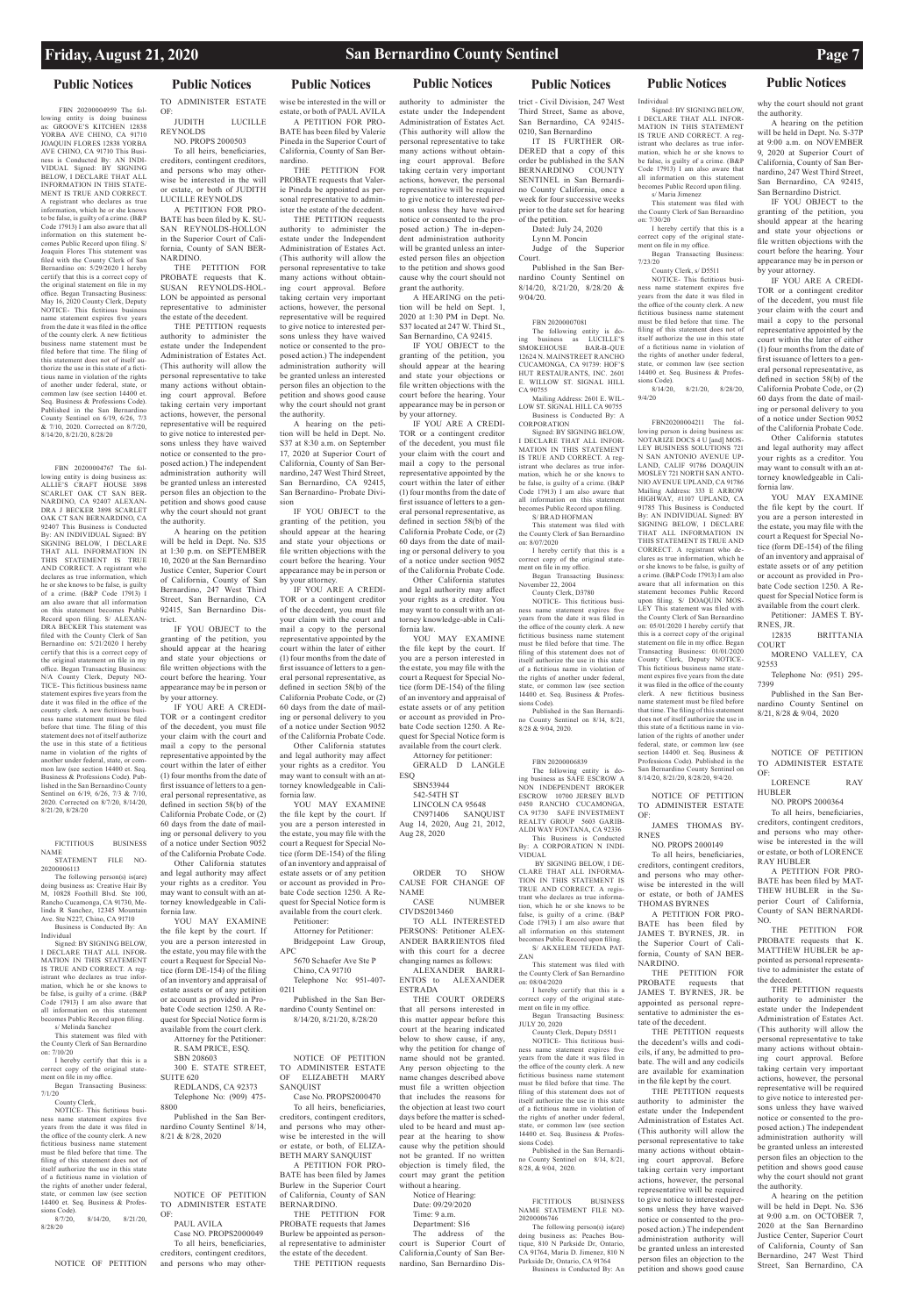92415, San Bernardino District.

IF YOU OBJECT to the granting of the petition, you should appear at the hearing and state your objections or file written objections with the court before the hearing. Your appearance may be in person or by your attorney.

IF YOU ARE A CREDI-TOR or a contingent creditor of the decedent, you must file your claim with the court and mail a copy to the personal representative appointed by the court within the later of either (1) four months from the date of first issuance of letters to a general personal representative, as defined in section 58(b) of the California Probate Code, or (2) 60 days from the date of mailing or personal delivery to you of a notice under Section 9052 of the California Probate Code.

Other California statutes and legal authority may affect your rights as a creditor. You may want to consult with an attorney knowledgeable in California law.

YOU MAY EXAMINE the file kept by the court. If you are a person interested in the estate, you may file with the court a Request for Special Notice (form DE-154) of the filing of an inventory and appraisal of estate assets or of any petition or account as provided in Probate Code section 1250. A Request for Special Notice form is

available from the court clerk. Attorney for the Petitioner: R. SAM PRICE, ESQ.

SBN 208603

300 E. STATE STREET, SUITE 620

REDLANDS, CA 92373 Telephone No: (909) 475-

8800 Published in the San Ber-

nardino County Sentinel 8/21, 8/28 & 9/04, 2020

ORDER TO SHOW CAUSE FOR CHANGE OF NAME

CASE NUMBER CIVDS2016516 TO ALL INTERESTED

PERSONS: Petitioner BRIAN ALEXANDER NORITS filed with this court for a decree changing names as follows:

BRIAN ALEXANDER NORITS to ZEN GALLO-WAY

This statement was filed with the County Clerk of San Bernardino on: 08/11/2020

THE COURT ORDERS that all persons interested in this matter appear before this court at the hearing indicated below to show cause, if any, why the petition for change of name should not be granted. Any person objecting to the name changes described above must file a written objection that includes the reasons for the objection at least two court days before the matter is scheduled to be heard and must appear at the hearing to show cause why the petition should not be granted. If no written objection is timely filed, the court may grant the petition without a hearing.

Notice of Hearing: Date: 00/28/2020 Time: 9 a.m. Department: S17

The address of the

BY SIGNING BELOW, I DE-CLARE THAT ALL INFORMA-TION IN THIS STATEMENT IS TRUE AND CORRECT. A registrant who declares as true information, which he or she knows to be false, is guilty of a crime. (B&P Code 17913) I am also aware that all information on this statement becomes Public Record upon filing.

court is Superior Court of California,County of San Bernardino, San Bernardino District - Civil Division, 247 West Third Street, Same as above, San Bernardino, CA 92415- 0210, San Bernardino

IT IS FURTHER OR-DERED that a copy of this order be published in the SAN BERNARDINO COUNTY SENTINEL in San Bernardino County California, once a week for four successive weeks prior to the date set for hearing of the petition.

Dated: July 29, 2020

Lynn M. Poncin

Judge of the Superior Court.

 FILE NO-20200006440 The following person(s) is(are)  $\sigma$  business as: Team EA Auto doing business as: Team EA Auto<br>Sales, Inc., 500 East E. Street, #206 les, Inc., 500 East E. Street, #206, #206, #206, #206, #206, #206, #206, #206, #206, #206, #206, #206, #206, #20

Published in the San Bernardino County Sentinel on 8/21/20, 8/28/20, 9/04/20 & 9/11/20.

## **Public Notices Public Notices Public Notices Public Notices Public Notices Public Notices Public Notices**

FBN 20200007180 The following entity is doing business as LD BOTANICALS, LLC 12636 PASCAL AVE GRAND TERRACE, CA 92313 TAMIA DAILY LD BOTANICALS, LLC 12636 PASCAL AVE GRAND TERRACE, CA 92313 Mailing Address: P.O BOX 296

Signed: BY SIGNING BELOW I DECLARE THAT ALL INFOR-MATION IN THIS STATEMENT IS TRUE AND CORRECT. A registrant who declares as true information, which he or she knows to be false, is guilty of a crime. (B&P Code 17913) I am also aware that all information on this statement becomes Public Record upon filing. s/ Eric Ricardo

RIALTO, CA 92377 This Business is Conducted By: A LIMITED LIABILITY COM-PANY

 BY SIGNING BELOW, I DE-CLARE THAT ALL INFORMA-TION IN THIS STATEMENT IS TRUE AND CORRECT. A registrant who declares as true information, which he or she knows to be false, is guilty of a crime. (B&P Code 17913) I am also aware that all information on this statement becomes Public Record upon filing. S/ TAMIA DAILY

I hereby certify that this is a correct copy of the original statement on file in my office. Began Transacting Business: JULY 21, 2015

County Clerk, Deputy D5511 NOTICE- This fictitious busi-

ness name statement expires five years from the date it was filed in the office of the county clerk. A new fictitious business name statement must be filed before that time. The filing of this statement does not of itself authorize the use in this state of a fictitious name in violation of the rights of another under federal, state, or common law (see section 14400 et. Seq. Business & Professions Code).

Published in the San Bernardino County Sentinel on 8/21, 8/28, 9/04 & 9/11, 2020.

### FBN 20200006704

The following entity is doing business as DEEP KREEK KENNEL 2516 SPRING DRIVE RUNNING SPRINGS, CA 92382 JOSEPH KELLY 2516 SPRING DRIVE RUNNING SPRINGS, CA 92382

Mailing Address: PO BOX 1554 RUNNING SPRINGS, CA 92382

#### This Business is Conducted By: AN INDIVIDUAL

S/ JOSEPH KELLY This statement was filed with the County Clerk of San Bernardino AN INDIVIDUAL BY SIGNING BELOW, I DE-

on: 07/29/2020 I hereby certify that this is a correct copy of the original statement on file in my office. Began Transacting Business:

JANUARY 1, 2020

County Clerk, Deputy D5511 NOTICE- This fictitious business name statement expires five years from the date it was filed in the office of the county clerk. A new fictitious business name statement must be filed before that time. The filing of this statement does not of itself authorize the use in this state of a fictitious name in violation of the rights of another under federal, state, or common law (see section 14400 et. Seq. Business & Profes-

NOTICE- This fictitious business name statement expires five years from the date it was filed in the office of the county clerk. A new fictitious business name statement must be filed before that time. The filing of this statement does not of itself authorize the use in this state of a fictitious name in violation of the rights of another under federal, state, or common law (see section 14400 et. Seq. Business & Professions Code).

The following person is doing business as: GRACEFUL BEAUTE<br>3672 ROSENA RANCH RD ROSENA RANCH RD SAN BERNARDINO, CA 92407; YARY WALLACE 3672 ROSENA RANCH RD SAN BERNARDINO, CA 92407; JAMES M WALLACE 3672ROSENA RANCH RD SAN BERNARDINO, CA 92407 The business is conducted by: A

sions Code). Published in the San Bernardino County Sentinel on 8/21, 8/28, 9/04 & 9/11, 2020.

The registrant commenced to transact business under the fictitious business name or names listed above on:  $01/01/2019$ 

#### FICTITIOUS BUSINESS NAME STATEMENT

Ontario, CA 91764, Mailing Ad-dress: 16580 Cobalt Court, Chino Hills, CA 91709, Team EA Auto Sales, Inc., 500 East E. Street, #206, Ontario, CA 91764

Business is Conducted By: A Corporation

This statement was filed with the County Clerk of San Bernardino on: 7/22/20 I hereby certify that this is a

transact business under the fictiti business name or names listed above on: 01/01/2020

correct copy of the original statement on file in my office.

Began Transacting Business:

N/A County Clerk, s/ I1327 NOTICE- This fictitious busi-

Statement filed with the County Clerk of San Bernardino on:  $07/23/2020$ 

ness name statement expires five years from the date it was filed in the office of the county clerk. A new fictitious business name statement must be filed before that time. The filing of this statement does not of itself authorize the use in this state of a fictitious name in violation of the rights of another under federal, state, or common law (see section

14400 et. Seq. Business & Professions Code). 8/21/20, 8/28/20, 9/4/20, 9/11/20

FICTITIOUS BUSINESS NAME STATEMENT

 FILE NO-20200007180 The following person(s) is(are) doing business as: LD Botanicals, LLC, 12636 Pascal Ave, Grand Terrace, CA 92313, Mailing Address: PO Box 296, Rialto, CA 92377, Tamia Daily, LD Botanicals, LLC,

12636 Pascal Ave, Grand Terrace, CA 92313 Business is Conducted By: A

Limited Liability Company Signed: BY SIGNING BELOW. I DECLARE THAT ALL INFOR-MATION IN THIS STATEMENT IS TRUE AND CORRECT. A registrant who declares as true information, which he or she knows to be false, is guilty of a crime. (B&P Code 17913) I am also aware that all information on this statement

> Notice-This fictitious statement expires five years from the date it was filed in the office of the county clerk. A new fictitious business name statement must be filed before that time. The filing of this statement does not of itself authorize the use in this state of a fictitious business name in violation of the rights of another under federal, state, or common law (see Section 14400 et seq., Business and Professions Code).

becomes Public Record upon filing. s/ Tamia Daily This statement was filed with the County Clerk of San Bernardino on: 8/11/20 I hereby certify that this is a correct copy of the original state-ment on file in my office.

Began Transacting Business: 7/21/2015

County Clerk, s/ D5511 NOTICE- This fictitious business name statement expires five years from the date it was filed in the office of the county clerk. A new fictitious business name statement must be filed before that time. The filing of this statement does not of itself authorize the use in this state of a fictitious name in violation of the rights of another under federal, state, or common law (see section 14400 et. Seq. Business & Profes-

sions Code). 8/21/20, 8/28/20, 9/4/20, 9/11/20

ORDER TO SHOW CAUSE FOR CHANGE OF NAME CASE NUMBER CIVDS2015236 TO ALL INTERESTED PERSONS: Petitioner Rose O.

> information in this statement is true and correct. A registrant who declares as true information which he or she knows to be false is guilty of a crime (B&P Code 179130. I am also aware that all information on this statement becomes Public Record upon filing. s/RAULMARTINEZ, OWNER

Sanchez filed with this court for a decree changing names as follows: Rose Ortiz Sanchez to

Rosa Ortiz Rivas THE COURT ORDERS

that all persons interested in this matter appear before this court at the hearing indicated below to show cause, if any, why the petition for change of name should not be granted. Any person objecting to the name changes described above must file a written objection that includes the reasons for the objection at least two court days before the matter is scheduled to be heard and must ap-

pear at the hearing to show cause why the petition should not be granted. If no written objection is timely filed, the court may grant the petition

without a hearing. Notice of Hearing: Date: 10/06/20 Time: 9:00 a.m.

Department: S17 The address of the court is Superior Court of

California,County of San Bernardino, San Bernardino District - Civil Division, 247 West Third Street, Same as above, San Bernardino, CA 92415- 0210, San Bernardino

IT IS FURTHER OR-DERED that a copy of this order be published in the SAN BERNARDINO COUNTY SENTINEL in San Bernardino County California, once a week for four successive weeks prior to the date set for hearing of the petition.

Dated: July 22, 2020

Lynn M. Poncin Judge of the Superior Court.

Published in the San Bernardino County Sentinel on 8/21/20, 8/28/20, 9/4/20, 9/11/20

FBN 20200007519 The following entity is do-ing business as UNDOCUMEN-TAL HEALTH 3698 N E ST APT D SAN BERNARDINO, CA 92405 MAYRA V BARRAGAN-O'BRIEN 3698 N E ST APT D SAN BERNARDINO, CA 92405 This Business is Conducted By:

> I hereby certify that this copy is a correct copy of the original statement on file in my office San Bernardino County Clerk By:/Deputy Notice-This fictitious name statement expires five years from the date it was filed in the office of the county clerk. A new fictitious business name statement must be filed before that time. The filing of this statement does not of itself authorize the use in this state of a fictitious business name in violation of the rights of another under federal.

CLARE THAT ALL INFORMA-TION IN THIS STATEMENT IS TRUE AND CORRECT. A registrant who declares as true information, which he or she knows to be false, is guilty of a crime. (B&P Code 17913) I am also aware that all information on this statement becomes Public Record upon filing. S/ MAYRA BARRAGAN-O'BRIEN

This statement was filed with the County Clerk of San Bernardino on: 08/19/2020

> County Sentinel 08/14/2020, 08/21/2020, 08/28/2020, 09/04/2020

I hereby certify that this is a correct copy of the original statement on file in my office.

Began Transacting Business: AUGUST 4, 2020 County Clerk, Deputy I1327

Published in the San Bernardino County Sentinel on 8/21, 8/28, 9/04 & 9/11, 2020.

### FBN 20200006555

MARRIED COUPLE

By signing, I declare that all information in this statement is true and correct. A registrant who declares as true information which he or she knows to be false is guilty of a crime (B&P Code 179130. I am also aware that all information on this statement becomes Public Record

upon filing. s/ YARY WALLACE Statement filed with the County Clerk of San Bernardino on: 07/23/2020

I hereby certify that this copy is a correct copy of the original statement on file in my office San Bernardino County Clerk By:/Deputy

Notice-This fictitious name statement expires five years from the date it was filed in the office of the county clerk. A new fictitious business name statement must be filed before that time. The filing of this statement does not of itself authorize the use in this state of a fictitious business name in violation of the rights of another under federal,<br>state or common law (see Section or common law (see Section 14400 et seq., Business and Professions Code).

> Began Transacting Busines N/A

Published in the San Bernardino County Sentinel 08/07/2020, 08/14/2020, 08/21/2020, 08/28/2020 CNBB31202001CV

#### FBN 20200006558

The following person is doing business as: SMGSONO 17662 LEAFCUP CT SAN BER-NARDINO, CA 92407; SARAH M GAMBOA 17662 LEAFCUP CT SAN BERNARDINO, CA 92407; MITCHEL O GAMBOA 17662 LEAFCUP CT SAN BERNARDI-NO, CA 92407

The business is conducted by: A MARRIED COUPLE The registrant commenced to

By signing, I declare that all information in this statement is true and correct. A registrant who declares as true information which he or she knows to be false is guilty of a crime (B&P Code 179130. I am also aware that all information on this statement becomes Public Record upon filing.

s/ SARAH GAMBOA

I hereby certify that this copy is a correct copy of the original state-ment on file in my office San Bernardino County Clerk By:/Deputy

Notice-This fictitious name statement expires five years from the date it was filed in the office of the county clerk. A new fictitious<br>business name statement must be hame statement must be filed before that time. The filing of this statement does not of itself authorize the use in this state of a fictitious business name in violation of

the rights of another under federal, state, or common law (see Section 14400 et seq., Business and Professions Code).

Published in the San Bernardino County Sentinel 08/07/2020, 08/14/2020, 08/21/2020, 08/28/2020 CNBB31202002CV

#### FBN 20200006556

The following person is doing business as: SPARKLE DETAIL 3696 ROSENA RANCH RD SAN BERNARDINO, CA 92407; JEN-NIFER KEYAN 3696 ROSENA RANCH RD SAN BERNARDINO, CA 92407

The business is conducted by: AN INDIVIDUAL

The registrant commenced to transact business under the fictitious business name or names listed above on: 01/05/2019

By signing, I declare that all information in this statement is true and correct. A registrant who declares as true information which he or she knows to be false is guilty of a crime (B&P Code 179130. I am also aware that all information on this statement becomes Public Record upon filing.

#### s/ JENNIFER KEYAN

Statement filed with the Coun-Clerk of San Bernardino on: 07/23/2020

I hereby certify that this copy is a correct copy of the original state-ment on file in my office San Bernardino County Clerk By:/Deputy

Published in the San Bernardino County Sentinel 08/07/2020, 08/14/2020, 08/21/2020, 08/28/2020 CNBB31202003CV

#### FBN 20200006798

The business is conducted by: A LIMITED LIABILITY COMPANY The registrant commenced to

transact business under the fictitious business name or names listed above on: N/A

By signing, I declare that all information in this statement is true and correct. A registrant who declares as true information which he or she knows to be false is guilty of a crime (B&P Code 179130. I am also aware that all information on this statement becomes Public Record upon filing. s/ VU BUI, MAN-AGING MEMBER

Statement filed with

the County Clerk of San Bernardino

on: 08/03/2020

I hereby certify that this copy is a correct copy of the original statement on file in my office San Bernardino County Clerk By:/Deputy Notice-This fictitious name statement expires five years from the date it was filed in the office of the county clerk. A new fictitious business name statement must be filed before that time. The filing of this statement does not of itself authorize the use in this state of a fictitious business name in violation of the rights of another under federal, state, or common law (see Section 14400 et seq., Business and Profes-

sions Code).

Published in the San Bernardino County Sentinel 08/14/2020, 08/21/2020, 08/28/2020, 09/04/2020

CNBB32202001MT FBN 20200006799

The following person is do-ing business as: ILL EAGLE TRANSPORT 9291 PEACH AVE HESPERIA, CA 92345; RAUL MARTINEZ JR 9291 PEACH AVE HESPERIA, CA 92345

The business is conducted by: AN INDIVIDUAL

The registrant commenced to transact business under the fictitious business name or names listed above on: N/A

 Statement filed with the County Clerk of San Bernardino on: 08/03/2020

The following person is doing business as: VAN NESS WATER GARDENS 2460 N EUCLID AVE UPLAND, CA 91784; VNWG, LLC 2460 N EUCLID AVE UPLAND, CA 91784 14400 et seq., Business and Professions Code). CNBB32202003MT

I hereby certify that this copy is a correct copy of the original statement on file in my office San Bernardino County Clerk By:/Deputy Notice-This fictitious name

statement expires five years from the date it was filed in the office of the county clerk. A new fictitious business name statement must be filed before that time. The filing of this statement does not of itself authorize the use in this state of a fictitious business name in violation of the rights of another under federal, state, or common law (see Section 14400 et seq., Business and Profes-

sions Code).

Published in the San Bernardino County Sentinel 08/14/2020, 08/21/2020, 08/28/2020, 09/04/2020

CNBB32202002IR FBN 20200006395 The following person is doing business as: CH WATERPROOF DECKS 1959 MALLORY ST SAN BERNARDINO, CA 92407; CESAR H HERNANDEZ CASILLAS 1959 MALLORY ST SAN BERNARDI-

NO, CA 92407

The business is conducted by:

AN INDIVIDUAL

The registrant commenced to transact business under the fictitious business name or names listed above

on: N/A

By signing, I declare that all information in this statement is true and correct. A registrant who declares as true information which he or she knows to be false is guilty of a crime (B&P Code 179130. I am also aware that all information on this statement becomes Public Record

upon filing.

s/ CESAR H. HERNAN-DEZ CASILLAS, OWNER Statement filed with the County Clerk of San Bernardino

I hereby certify that this copy is a correct copy of the original state-ment on file in my office San Bernardino County Clerk By:/Deputy Notice-This fictitious name statement expires five years from the date it was filed in the office of the county clerk. A new fictitious business name statement must be filed before that time. The filing of this statement does not of itself authorize the use in this state of a fictitious business name in violation of the rights of another under federal,<br>state or common law (see Section or common law (see Section

on: 07/21/2020

By signing, I declare that all LANE FONTANA, CA 92336; BEN C HUR 14713 ALBERTA LANE FONTANA, CA 92336

Published in the San Bernardino County Sentinel 08/14/2020, 08/21/2020, 08/28/2020, 09/04/2020

The business is conducted by:

FBN 20200007006 The following person is doing business as: JR AUTO SALES 188 W BASELINE ST SAN BER-NARDINO, CA 92410; AXEL J OSEGUERA CASTORENA 188 W BASELINE ST SAN BERNARDI-

NO, CA 92410

AN INDIVIDUAL

The registrant commenced to transact business under the fictitious business name or names listed above

on: N/A

By signing, I declare that all information in this statement is true and correct. A registrant who declares as true information which he or she knows to be false is guilty of a crime (B&P Code 179130. I am also aware that all information on this statement becomes Public Record upon filing.<br>s/ AXEL J. OSEGUERA s/ AXEL J. OSEGUERA CASTORENA, OWNER Statement filed with the County Clerk of San Bernardino

on: 08/06/2020

state, or common law (see Section 14400 et seq., Business and Professions Code). Published in the San Bernardi-

CNBB32202004IR

FBN 20200007001 The following person is do-ing business as: PACIFIC APPLI-ANCE SERVICE 14713 ALBERTA

The business is conducted by:

AN INDIVIDUAL

The registrant commenced to transact business under the fictitious business name or names listed above

on: 11/01/1998

By signing, I declare that all information in this statement is true and correct. A registrant who declares as true information which he or she knows to be false is guilty of a or she knows to be raise is guitty or a<br>crime (B&P Code 179130. I am also aware that all information on this statement becomes Public Record

upon filing.

s/ BEN C. HUR OWNER Statement filed with

the County Clerk of San Bernardino

on: 08/06/2020

I hereby certify that this copy is a correct copy of the original statement on file in my office San Bernardino County Clerk By:/Deputy Notice-This fictitious name statement expires five years from the date it was filed in the office of the county clerk. A new fictitious business name statement must be filed before that time. The filing of this statement does not of itself thorize the use in this state of a fictitious business name in violation of the rights of another under federal, state, or common law (see Section 14400 et seq., Business and Profes-

sions Code).

Published in the San Bernardino County Sentinel 08/14/2020, 08/21/2020, 08/28/2020, 09/04/2020

CNBB32202005MT FBN 20200007002 The following person is dobusiness as: LA MADRINA NURSERY 17693 SLOVER AVE BLOOMINGTON, CA 92316; MA-CARIA CAMACHO AHUMADA 17693 SLOVER AVE BLOOMING-

TON, CA 92316

The business is conducted by:

AN INDIVIDUAL

The registrant commenced to transact business under the fictitious business name or names listed above

on: N/A

By signing, I declare that all information in this statement is true and correct. A registrant who declares as true information which he or she knows to be false is guilty of a crime (B&P Code 179130. I am also aware that all information on this statement becomes Public Record upon filing.<br>s/ MACARIA s/ MACARIA CAMA-CHO AHUMADA, OWNER

Statement filed with

the County Clerk of San Bernardino

on: 08/06/2020

I hereby certify that this copy is correct copy of the original statement on file in my office San Bernardino County Clerk By:/Deputy Notice-This fictitious name statement expires five years from the date it was filed in the office of the county clerk. A new fictitious business name statement must be filed before that time. The filing of this statement does not of itself authorize the use in this state of a fictitious business name in violation of the rights of another under federal, state, or common law (see Section 14400 et seq., Business and Profes-

sions Code).

Published in the San Bernardi-County Sentinel 08/14/2020, 08/21/2020, 08/28/2020, 09/04/2020

CNBB32202006MT

FBN 20200005620 The following entity is doing business as CARNITAS URUAPAN [and] CARNITAS URUAPAN ON-TARIO [and] CARNITAS URUA-PAN MOBILE [and] LAS CARNI-TAS URUAPAN [and] CARNITAS URUAPAN SAN BERNARDINO [and] CARNITAS URUAPAN RIV-ERSIDE [and] CARNITAS URUA-PAN CORONA 24075 GROVE AVE ONTAR-IO, CA 91761 MIS PRINCESAS INC 2106 EAST 5TH STREET SANTA ANA, CA 92703 Mailing Address: 4342 SKY-LARK ST IRVINE, CA 92604 This Business is Conducted By: A CORPORATION N INDI-VIDUAL BY SIGNING BELOW, I DE-CLARE THAT ALL INFORMA-TION IN THIS STATEMENT IS TRUE AND CORRECT. A registrant who declares as true information, which he or she knows to be false, is guilty of a crime. (B&P Code 17913) I am also aware that all information on this statement becomes Public Record upon filing. S/ ROBERT RENE RODRI-

GUEZ

This statement was filed with the County Clerk of San Bernardino

on: 06/22/2020 I hereby certify that this is a correct copy of the original statement on file in my office.

County Clerk, Deputy l4100

NOTICE- This fictitious business name statement expires five years from the date it was filed in the office of the county clerk. A new fictitious business name statement must be filed before that time. The filing of this statement does not of itself authorize the use in this state of a fictitious name in violation of the rights of another under federal, state, or common law (see section 14400 et. Seq. Business & Professions Code).

Published in the San Bernardi-County Sentinel on 7/17, 7/24, 7/31, 8/07 & 8/14, 2020.

#### FBN 20200006135

The following entity is doing business as MARISCOS EL GUE-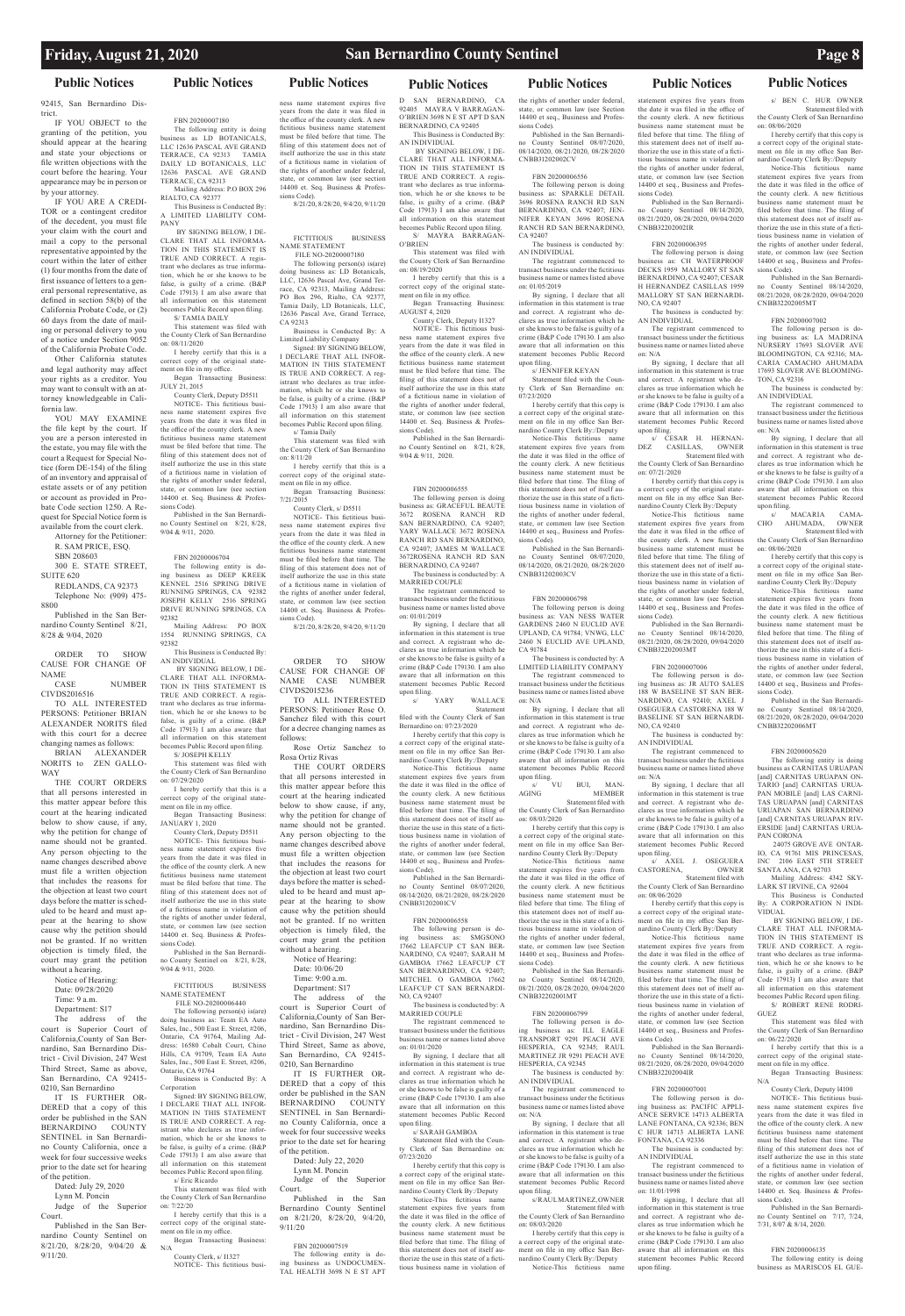*Continued on Page 12*

### **Public Notices Public Notices**

### **Friday, August 21, 2020 San Bernardino County Sentinel Page 9**

### **Public Notices Public Notices Public Notices Public Notices Public Notices**

RO [and] MARISCOS EL GUERO UPLAND [and] MARISCOS EL GUERO BAJA STYLE CEVICE BAR 1902 N. CAMPUS AVE. #C UPLAND, CA 91764 POKE DELIGHT, LLC 1902 N CAMPUS AVE. #C UPLAND, CA 91764

Mailing Address: 4342 SKY-LARK ST IRVINE, CA 92604 This Business is Conducted By: A LIMITED LIABILITY COM-

PANY BY SIGNING BELOW, I DE-CLARE THAT ALL INFORMA-TION IN THIS STATEMENT IS TRUE AND CORRECT. A regis-trant who declares as true information, which he or she knows to be false, is guilty of a crime. (B&P Code 17913) I am also aware that all information on this statement becomes Public Record upon filing. S/ ROBERT RENE RODRI-GUEZ

FBN 20200007253 The following person is doing business as: MI OFICINA INCOME TAX 8990 SIERRA AVE. SUITE E FONTANA, CA 92335; JOSE A. GARCIA 8990 SIERRA AVE. SUITE E FONTANA, CA 92335 The business is conducted by

This statement was filed with the County Clerk of San Bernardino on: 07/13/2020

I hereby certify that this is a correct copy of the original statement on file in my office. Began Transacting Business:

N/A County Clerk, Deputy l4100

NOTICE- This fictitious business name statement expires five years from the date it was filed in the office of the county clerk. A new fictitious business name statement must be filed before that time. The filing of this statement does not of itself authorize the use in this state of a fictitious name in violation of the rights of another under federal, state, or common law (see section 14400 et. Seq. Business & Professions Code).

Published in the San Bernardino County Sentinel on 8/07, 8/14, 8/21, 8/28, & 9/04, 2020.

AN INDIVIDUAL

The registrant commenced to

on: 11/02/2009

transact business under the fictitious business name or names listed above By signing, I declare that all information in this statement is true and correct. A registrant who de-clares as true information which he or she knows to be false is guilty of a crime (B&P Code 179130. I am also

aware that all information on this statement becomes Public Record

statement the County Clerk of San Bernardino

upon filing.

s/ JOSE A. GARCIA, OWNER Statement filed with

The following person is doing business as: EL BORREGO RES-TAURANT 12345 MOUNTAIN AVE. SUITE E,F CHINO, CA 91710; CARLOS A LOPEZ 12345 MOUN-TAIN AVE. SUITE E,F CHINO, CA 91710 This statement was filed with the County Clerk of San Bernardino County on 10/15/2018. Original

File#FBN20180011705 The business is conducted by: AN INDIVIDUAL

CNBB33202001MT FBN 20200007251

The following person is do-

on: 08/11/2020 I hereby certify that this copy is a correct copy of the original state-ment on file in my office San Bernardino County Clerk By:/Deputy Notice-This fictitious name statement expires five years from the date it was filed in the office of the county clerk. A new fictitious business name statement must be filed a correct copy of the original state-ment on file in my office San Ber-

ing business as: GARCIA & SON TRUCKING 17555 CORKILL RD SPC 53 DESERT HOT SPRINGS, CA 92241; JOSE A GARCIA 17555 CORKILL RD SPC 53 DESERT HOT SPRINGS, CA 92241 The business is conducted by: AN INDIVIDUAL

> By signing, I declare that all information in this statement is true and correct. A registrant who de-clares as true information which he or she knows to be false is guilty of a crime (B&P Code 179130. I am also aware that all information on this statement becomes Public Record upon filing.<br> $s/$  BENJAMIN

The registrant commenced to transact business under the fictitious business name or names listed above

before that time. The filing of this statement does not of itself authorize the use in this state of a fictitious business name in violation of the rights of another under federal, state, or common law (see Section 14400 et seq., Business and Professions Code). Published in the San Bernardithe use in this state of a fictitious business name in violation of the

on: N/A By signing, I declare that all information in this statement is true and correct. A registrant who declares as true information which he or she knows to be false is guilty of a crime (B&P Code 179130. I am also aware that all information on this statement becomes Public Record

upon filing.

no County Sentinel 08/21/2020, 08/28/2020, 09/04/2020, 09/11/2020 CNBB33202002IR

s/ JOSE A. GARCIA, OWNER Statement filed with the County Clerk of San Bernardino

on: 08/11/2020

I hereby certify that this copy is

nardino County Clerk By:/Deputy Notice-This fictitious name statement expires five years from the date it was filed in the office of the county clerk. A new fictitious business name statement must be filed before that time. The filing of this statement does not of itself authorize

upon filing.  $s/$  OSCAR<br>MEZ,

rights of another under federal, state, or common law (see Section 14400 et seq., Business and Professions Code).

Published in the San Bernardi-no County Sentinel 08/21/2020, 08/28/2020, 09/04/2020, 09/11/2020 FBN 20200007249 STATE-MENT OF ABANDONMENT OF USE OF FICTICIOUS BUSINESS

NAME

s/ ROGELIO LIZA-<br>MA. PRESIDENT PRESIDENT<br>Statement Statement filed with the County Clerk of San

The registrant commenced to transact business under the fictitious business name or names listed above on: N/A

By signing, I declare that all information in this statement is true and correct. A registrant who de-clares as true information which he or she knows to be false is guilty of a crime (B&P Code 179130. I am also aware that all information on this statement becomes Public Record upon filing. s/ CARLOS A LOPEZ, OWNER

 Statement filed with the County Clerk of San Bernardino on: 07/23/2020

I hereby certify that this copy is a correct copy of the original statement on file in my office San Ber-nardino County Clerk By:/Deputy

Notice-This fictitious name statement expires five years from the date it was filed in the office of the county clerk. A new fictitious business name statement must be filed before that time. The filing of this statement does not of itself authorize the use in this state of a fictitious business name in violation of the rights of another under federal, state, or common law (see Section 14400 et seq., Business and Professions Code).

Published in the San Bernardino County Sentinel 08/21/2020, 08/28/2020, 09/04/2020, 09/11/2020 CNBB33202003IR

FBN 20200007153

The following person is doing business as: ONTARIOS SMOG CHECK 5420 W MISSION BLVD. ONTARIO, CA 91762; EMISSION WORLD, LLC 1310 S RIVERSIDE AVE SUITE 3F-#133 RIALTO, CA 92376 The business is conducted by: A

LIMITED LIABILITY COMPANY

The registrant commenced to transact business under the fictitious business name or names listed above on: N/A

s/ BENJAMIN LIZA-MA, MANAGING MEMBER Statement filed with the County Clerk of San Bernardino on: 08/10/2020

I hereby certify that this copy is a correct copy of the original state-ment on file in my office San Ber-

nardino County Clerk By:/Deputy Notice-This fictitious name statement expires five years from the date it was filed in the office of the county clerk. A new fictitious business name statement must be filed before that time. The filing of this statement does not of itself authorize the use in this state of a fictitious business name in violation of the rights of another under federal, state, or common law (see Section 14400 et seq., Business and Professions Code).

Published in the San Bernardino County Sentinel 08/21/2020, 08/28/2020, 09/04/2020, 09/11/2020 CNBB33202004CH

FBN 20200007071

The following person is do-ing business as: MASTER AU-TOMOTIVE TRAINING 9253 ARCHIBALD AVE. RANCHO CU-CAMONGA, CA 91730;[ MAILING ADDRESS 7615 ETIWANDA AVE. #268 RANCHO CUCAMONGA, CA 91739-9998]; AUTOMOTIVE TRAINING SERVICES INC. 7615 ETIWANDA AVE #268 RANCHO CUCAMONGA, CA 91739 The business is conducted by: A CORPORATION The registrant commenced to transact business under the fictitious business name or names listed above

on: N/A

By signing, I declare that all information in this statement is true and correct. A registrant who declares as true information which he or she knows to be false is guilty of a crime (B&P Code 179130. I am also aware that all information on this statement becomes Public Record

 Statement filed with the County Clerk of San Bernardino on: 08/07/2020

I hereby certify that this copy is a correct copy of the original statement on file in my office San Ber-nardino County Clerk By:/Deputy Notice-This fictitious name statement expires five years from the date it was filed in the office of the county clerk. A new fictitious busi-ness name statement must be filed before that time. The filing of this statement does not of itself authorize the use in this state of a fictitious business name in violation of the rights of another under federal, state, or common law (see Section 14400 et seq., Business and Professions Code). Published in the San Bernardino County Sentinel 08/21/2020, 08/28/2020, 09/04/2020, 09/11/2020

PRESIDENT

CNBB33202005CH

FBN 20200007007 The following person is do-ing business as: RIALTO TEST ONLY 630 W RIALTO AVE UNIT B7 RIALTO, CA 92376; CABAL-LERO SMOG CHECK INC. RIALTO AVE UNIT B7 RIALTO, CA 92376

The business is conducted by: A CORPORATION

The registrant commenced to transact business under the fictitious business name or names listed above on: N/A

By signing, I declare that all information in this statement is true and correct. A registrant who declares as true information which he or she knows to be false is guilty of a crime (B&P Code 179130. I am also aware that all information on this statement becomes Public Record upon filing.

Bernardino on: 08/06/2020 I hereby certify that this copy is

a correct copy of the original state-ment on file in my office San Bernardino County Clerk By:/Deputy

Notice-This fictitious name statement expires five years from the date it was filed in the office of the county clerk. A new fictitious business name statement must be filed before that time. The filing of this statement does not of itself authorize the use in this state of a fictitious business name in violation of the rights of another under federal, state, or common law (see Section 14400 et seq., Business and Professions Code).

Published in the San Bernardino County Sentinel 08/21/2020, 08/28/2020, 09/04/2020, 09/11/2020 CNBB33202006CH

large solar facility. In the face of those legal challenges, the City of Industry moved forward with its arrangement with La Jolla-based Gabriel Valley Water & Power, headed by William Barkett, to lease the ranch property to the company for \$1 per year, extend to the company a 65-year option on continuing the lease of the property and an exclusive right to develop a solar farm at the ranch, and provide Barkett with loans and other funding for feasibility studies and preparations relating to the solar project, what was essentially an assurance of public financing of the company's efforts in the initial stages of the project's development. In exchange, Gabriel Valley Water & Power committed, once the 450-megawatt solar plant was functioning at capacity, to make an annual payment of \$4 million to the city for the use of the property along with the sale of the energy to be produced there to the city and City of Industry-based businesses at bargain basement rates.

In defiance of nor-

mal standards of public disclosure that attend the operation of governmental entities, the City of Industry provided virtually no information about the proposed project beyond a rudimentary description of its parameters, while essentially bankrolling Gabriel Valley Water & Power in the earliest stages of the project preparation. Ultimately, that lack of accountability redounded to the City of Industry's detriment, as Barkett and Gabriel Valley Water & Power burned through roughly \$14 million in carrying out preliminary planning on the project and spent another \$6 million in legal fees and other nondescript expenses by December 2017 without producing anything tangible in terms of physical assets on the ranch grounds nor anything other than conceptual plans and projections as to generating capability. The city satisfied Gabriel Valley Water & Power's billing up to that point for that work and those expenses, but began questioning whether the company was working in good faith toward the goals outlined in the development agreement. Meanwhile, information surfaced that Barkett was using the money his company was obtaining from the City of Indus-

try to defray expenses on other business activities he was engaged in that had nothing at all to do with the solar power project.

When Barkett and Gabriel Valley Water & Power next submitted invoices for services relating to the solar farm proposal exceeding \$1.5 million but was not convincingly responsive with regard to the justification for that billing, the city council balked at making those payments. In January 2018, the city council took up discussion of firing all three Industry staff members most closely identified with championing the solar project  $-$  then-City Manager Paul Philips, then-City Clerk William Morrow and Anthony Bouza, an attorney the city was employing with regard to the solar farm's development and legal issues, moving by the end of January to sack Morrow and Bouza, and thereafter summoned up the requisite votes by the end of February to hand Philips his walking papers. Having spent \$53.75 million over the years in securing the prop-

 Authority. There was a Hermanos Conservation report that escrow on the sale had closed on February 11, 2019, but the *Sentinel* was unable to find any reference to the deeding of the property to the Tres Hermanos Conservation Authority at the San Bernardino County Hall of Records. At press time, it was unclear as to whether the deeding of property over to the Tres Hermanos Conservation Authority had been recorded in Los Angeles County, or whether, perhaps, the legal action by San Gabriel Valley Water & Power taken around the time of the sale against the City of Industry, Diamond Bar and Chino Hills prevented the transfer of the property.

to fend off the lawsuits brought by Chino Hills and Diamond Bar, the City of Industry in 2018 entered into quiet negotiations with the latter two entities.

In February 2019, then-Chino Hills Mayor Cynthia Moran announced that an agreement had been reached by which the City of Industry, at least for the time being, abandoned its plans to use the ranch as a massive solar farm, and that the cities of Industry, Diamond Bar and Chino Hills would partner in "protecting" Tres Hermanos ranch while "recognizing that this beautiful natural property in the middle of our urban area is a valuable environmental asset." Under the terms of that settlement, the City of Industry became a full voting member of the Tres Hermanos Conservation Authority, a joint

erty, then squandering another \$20 million in its thoroughly unproductive relationship with Gabriel Valley Water & Power, and with its legal bills mounting in having in January 1999 by the cities of Diamond Bar and Chino Hills. The authority's board was increased from four to seven members, with the City of Industry allotted three board positions, Diamond Bar two members, and Chino Hills two members. The City of Industry also made a commitment to sell Tres Hermanos Ranch to the Tres Hermanos Conservation Authority with

deed restrictions that preserved."

limit future use to open space, public use, and preservation. The precise selling price of the property was not specified. Mark Radecki, who was then Industry's mayor, stated that "Open space brings a greater benefit to our region" and that the City of Industry saw value in "the wildlife" living upon the ranch grounds, and that he was enthusiastic about "what our communities can accomplish together to protect the special environment that has been

powers agency formed According to the settlement, the City of Industry was to absorb 90 percent of the purchase price in the sale of the land to the conservation authority. Chino Hills and Diamond Bar were according to the acreage within their boundaries. With 1,750 acres of Tres Hermanos Ranch in Chino Hills, and 695 acres in Diamond Bar, Chino Hills was to pay Industry \$2,959,967 and Diamond Bar was to pony up \$1,205,033 to Industry. For its part, the City of Industry was to write down \$37,485,000 of the \$41,650,000 value of the property. It is not clear, howtitle on the property was

to cover 10 percent of the sale price prorated ever, if the transfer of

ever made from the City

of Industry to the Tres

Gabriel Valley Water & Power, which had not yet completely given up on the concept of the solar power project, filed a

lawsuit against Industry, Diamond Bar and Chino Hills, which originated as a writ of mandate filed on February 8, 2019. The suit alleged breach of contract, tortious interference and that the three cities violated the Brown Act by working out the terms of the sale of Tres Hermanos Ranch to the Tres Hermanos Conservation Author-

**Chino Hills, Diamond Bar & Industry Out From Under Brown Act Violation Lawsuit**  *from page 4*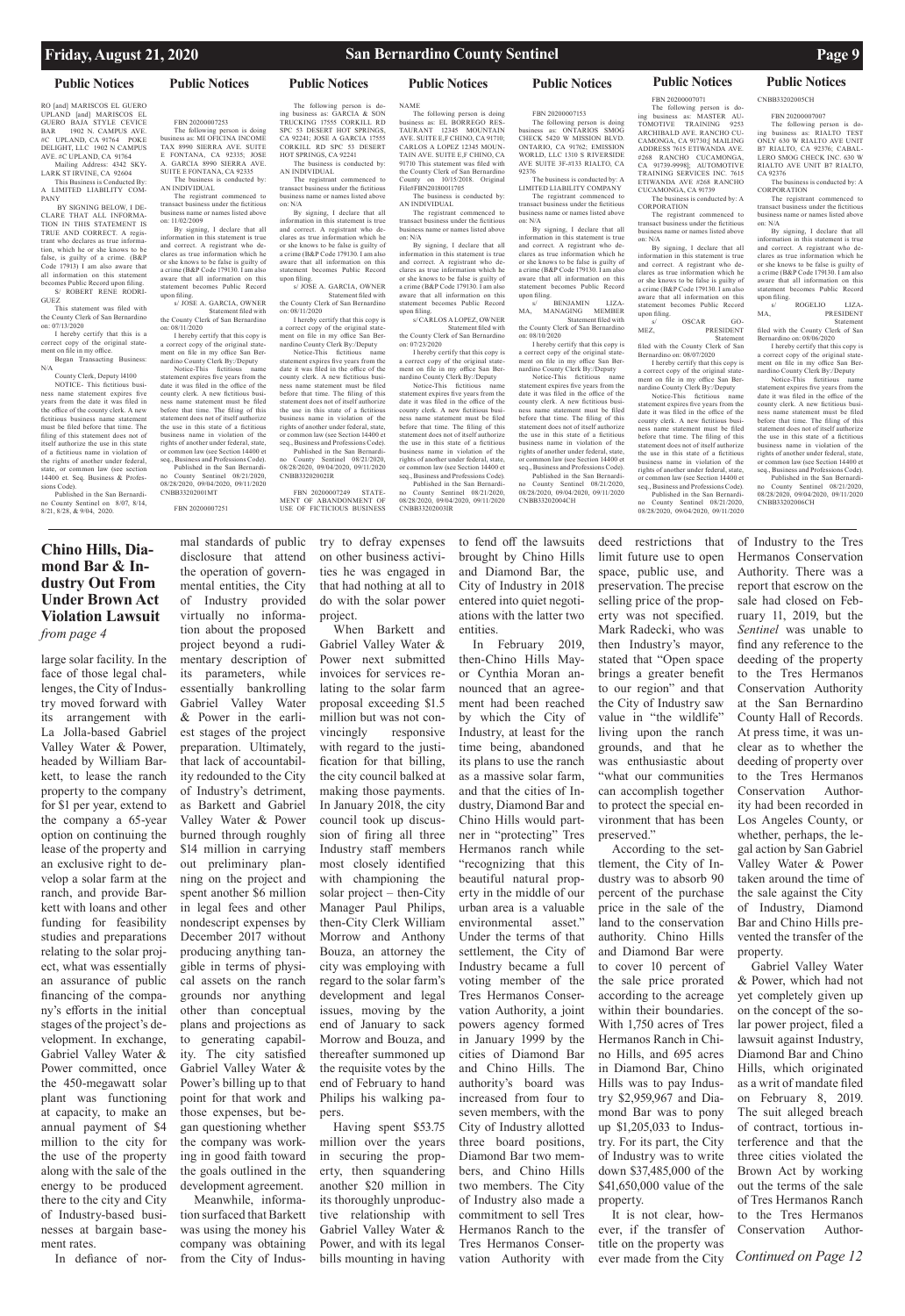and veto power on any votes that ended either 4-to-3 or 3-to-2, which in practical terms meant that on any issues where the vote had the potential of going against the position the mayor held, he or she in fact had two votes. More significantly still under the 1905 charter, the mayor had administrative power equal or greater to his or her political power. The 1905 charter endowed the mayor with the authority to hire and fire city employees. This made the mayor, in a sense, a co-regent of the city with the city manager. And if the mayor had differences with the city manager, the mayor could fire him or her.

Upon acceding to the mayor's position in December 2018, Valdivia, with Essayli's assistance, sought to line up council support that would allow him to reassert himself administratively. Valdivia had already established alliances with both Sixth Ward Councilwoman Bessine Richard and Fifth Ward Councilman Henry Nickel, with whom he had previously served when he was Third Ward Councilman. As mayor, he and Essayli courted First Ward Councilman Ted Sanchez and Second Ward Councilwoman Sandra Ibarra, who had been newly elected in November 2018 when Valdivia defeated thenincumbent Mayor Carey Davis, and Councilman Juan Figueroa, who had been elected in a special election in May 2019 to replace Valdivia as Third Ward Councilman, to form a ruling coalition that for the time being had rendered irrelevant the opposition Valdivia had from his two rivals on the council, Fourth Ward Councilman Fred Shorett and Seventh Ward Councilman Jim Mulvihill. Thus empowered, Valdivia and Essayli were able to get the city council to enlarge the

mayor's staff from a single employee devoted to the mayor – the chief of staff – and a secretary shared with the remainder of the council to a chief of staff, an administrative assistant, a resident service representative, two legislative assistants/field representatives, a paid intern and the secretary who also served the remainder of the council.

In approving those five additions to the mayor's staff, the council had indicated that the employees were to devote themselves to assisting the mayor in carrying out his duties as the city's primary and highest profiled elected representative of the residents, involving themselves in constituent services.

Valdivia had different intentions, according to Brown, who said Valdivia pressed his staff into carrying out work relating to getting his allies on the council reelected and which was further intended to enhance Valdivia's 2022 reelection effort.

"Valdivia pressed Mirna Cisneros, his customer service representative and Renee Brizuela, his secretary, to work on political campaigns for the councilmembers he considered part of his team that were up for reelection while Cisneros and Brizuela were serving in the capacity as city employees," Brown's claim states. "He requested they use their accrued vacation time to work on the campaigns of the candidates that Valdivia was endorsing, namely Juan Figueroa and Bessine Richard."

According to Brown's claim, "It was Valdivia's policy not to serve residents above the 210

Freeway and when staff responded to constituent inquiries from residents above the 210 Freeway, he would routinely reprimand them verbally during staff meetings and threatened all staff, including claimant with their jobs."

Councilman Shorett's Fourth Ward and Councilman Mulvihill's Seventh Ward lie primarily north of the 210 Freeway. According to Brown, "Valdivia's legislative

field representatives, Jackie Aboud and Donald Smith, were routinely reprimanded by Valdivia in front of our entire staff during weekly meetings about crew resource management goals, and were required to explain any use of their time to respond to constituent inquiries above the 210 Freeway or outside of wards of council members he considered part of his team that were up for reelection."

Brown's claim states, "On or about January 27, 2020, during a staff meeting Valdivia announced to everyone in attendance that they were, in his words, in 'reelection mode' and they needed to 'get on board the train.' Valdivia went on to outline a list of priority projects staff were assigned to complete to ensure Valdivia's reelection. On the same day, during a staff meeting Valdivia yelled at Alexander Cousins, a paid intern serving in the capacity of policy analyst, saying 'Bullshit, bullshit, bullshit! I want results, not excuses!' This outburst was in response to an update Cousins provided on his efforts to raise funds from the Chinese government to pay for San Bernardino symphony travel to China. Later, during the late afternoon following a staff meeting, Valdivia informed claimant during a conversation in Valdivia's office that he was going to have a 'mandatory office closure' for a Dodgers event to support his campaign sometime in mid-February or March. Valdivia indicated he was going to require all of his staff to use vacation leave to attend the event and that each employee would be given two tickets. Claimant told Valdivia this was illegal and he could not require employees to use their accrued leave to attend a mandatory event to support his reelection campaign. In retaliation, Valdivia would harass and create a hostile work environment for claimant." According to Brown, Valdivia was highly dismissive with regard to the quality of education provided by a major San Bernardino institution,

California State University San Bernardino, from which a number of his staff members had graduated. In mistreating and domineering his employees, Brown said, Valdivia made scathing references to the college. "Valdivia seemed to take joy in mistreating his employees," Brown stated. "He would belittle his staff in meetings and make fun of them by insulting their intelligence, calling them low functioning, and making derogatory comments about staff that were Cal State San Bernardino alumni."

Brown paints a picture of dysfunction on the mayoral staff which primarily came about because of Valdivia's insistence on giving his employees improper assignments that they proved unwilling, after a time, to carry out. The earliest manifestation of the crisis in the mayor's office was a result, Brown indicated, of Valdivia's caddish behavior crossing the line into sexual harassment of Cisneros and Cervantes. In late January, both Cisneros and Cervantes resigned and retained attorney Tristan Pelayes, who subsequently assisted them in filing claims against Valdivia and the city. Subsequently, Aboud, who had been fired by Valdivia, and Smith also retained Pelayes. Smith later lodged a claim of his own against Valdivia. As the atmosphere in the mayor's office was deteriorating, Brown related in his claim, an increasingly desperate Valdivia sought to preemptively destroy the credibility of his own staff members to head off the legal trouble his treatment of them had created. Brown, who characterized the manner in which the mayor had previously dealt with his staff as highly inappropriate, said the efforts Valdivia engaged

against them.

taken an investigation into the accusations they made against Valdivia, hiring Los Angelesbased attorney Carla Barboza to carry out that assignment.

in against his staff members who had transitioned into becoming his detractors entailed seeking to get him, as chief of staff, and his remaining staff to falsify charges Following Cisneros's and Cervantes' departure, the city had under-"On or about February 4, 2020 during an early morning telephone call, Valdivia told claimant about his intent to go on the offensive with Cisneros and Cervantes and refute their allegations against him," the claim relates. "Valdivia indicated he had spoken with Chris Jones, his spokesman and political consultant, and that Jones had convinced Valdivia he needed to be aggressive in dealing with Cisneros and Cervantes. Valdivia requested that Cousins, Brizuela and claimant provide him with false written statements refuting the allegations from Cisneros and Cervantes. Claimant was stunned because he knew the allegations to be true since he witnessed them. Additionally, Valdivia requested that claimant write fake work performance evaluations for both employees emphasizing their poor work habits. Claimant refused to participate in the falsification of the said records, [as] he would be required to testify under oath and perjure himself in a deposition, given that Cisneros and Cervantes had already filed their tort claim, which was a precursor of filing a lawsuit against the City of San Bernardino. Claimant, by refusing to engage in the falsification of records, documents, and performance evaluations, had reasonable cause to believe that if he had agreed to engage in these acts, it would result in violations of federal, state, and/or local laws, rules or regulations." Brown's claim states that Brown "told Valdivia that Jones was giving him bad advice and recommended Valdivia discuss these requests with City Attorney Sonia Carvalho. This enraged him. Because claimant refused to provide Valdivia with the fake statements and fake work performance evaluations he had requested, Valdivia began to doubt claimant's loy-

alty towards him. On or about February 10, 2020, claimant had a meeting with Valdivia for approximately one hour and 45 minutes. Valdivia attempted to ask a lot of questions about the status of the personnel investigation and claimant declined to provide any details. Valdivia requested claimant speak with Smith and Cousins and 'coach them' prior to their interviews with the human resources investigator because he wanted their interviews to reflect positively on him. Claimant refused."

When Brown told Valdivia he should not be interfering in the investigation, according to the claim, Valdivia retaliated against him and created a hostile work environment.

In March, Brown retained Pelayes, which resulted in City Manager Teri Ledoux, who according to Brown's claim had also been accorded shabby and unprofessional treatment by the mayor, ultimately siding with Valdivia. Brown was frozen out of his once-meaningful and powerful role as the mayor's right-hand man.

Councilman Ted Sanchez informed Brown on March 4 of this year, according to Brown's claim, "that Chris Jones asked Sanchez to make a motion during the March 4 council meeting to eliminate claimant's position as the mayor's chief of staff, effectively firing him from city employment."

Sanchez did not make such a motion, but according to Brown's claim, "Valdivia was permitted to influence the development of staff reports in closed-door meetings with Ledoux while being advised by

the city attorney."

On March 16, 2020, Brown was interviewed for five hours by Barboza, and Brown's claim states he "disclosed to the outside investigator all of the non-compliances, unlawful conduct, and violations of federal, state, local laws, rules, and/or regulations." On March 25, 2020, according to Brown, he was presented with a "work

## **Valdivia's Chief Of Staff Says Mayor Engaged In A Cornucopia Of Improprieties** *from front page*

*Continued on Page 11*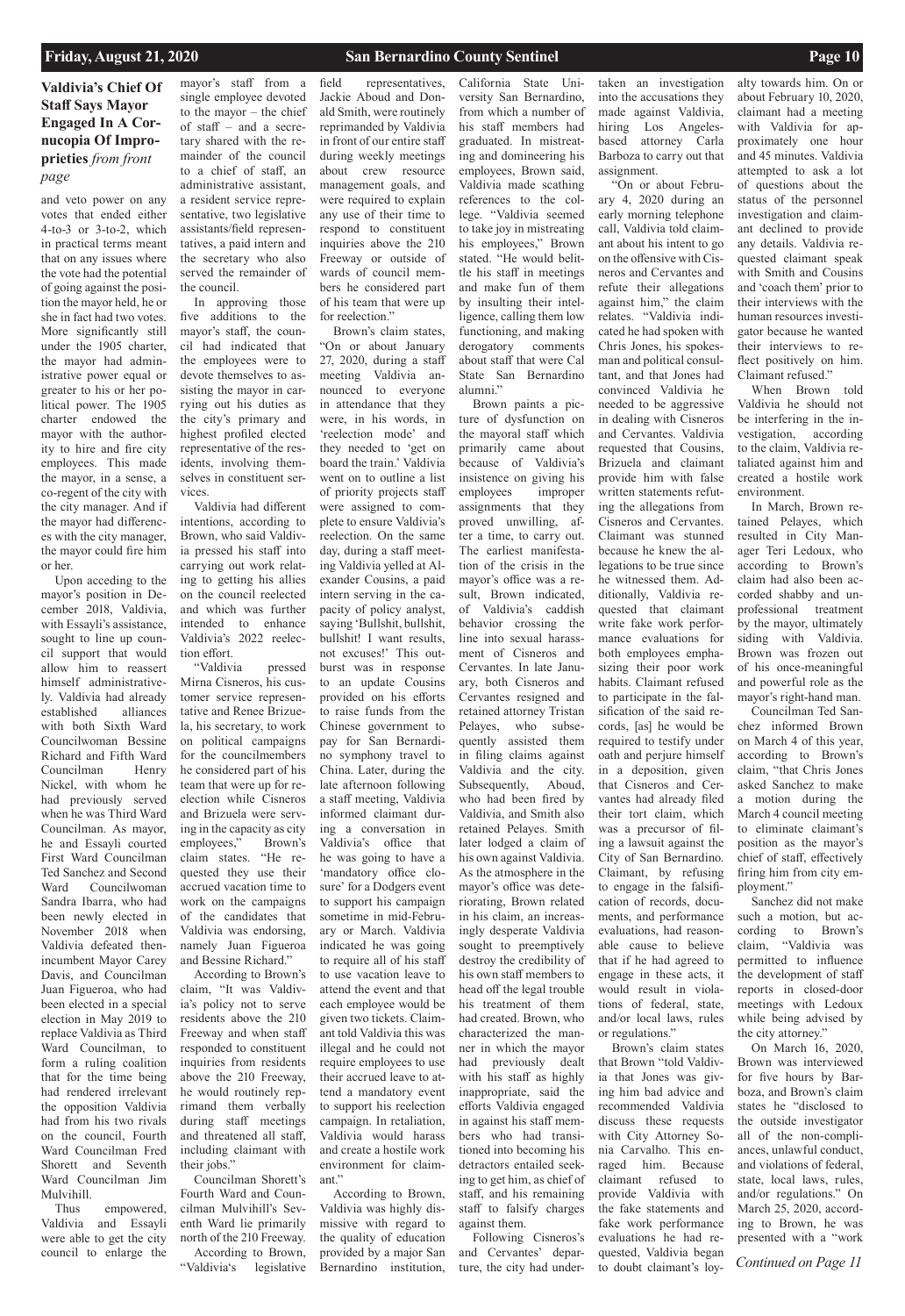### **Stone**

### *from front page*

ies of Pomona, Fontana and Rialto with similar events prior to the end of 2020. Each event supports 500 to 800 families. As a councilman, I will work extremely hard to leverage my extensive network to both bring support to families that are economically stressed by COVID-19 related job loss as well as work to bring highpaying jobs to our city. A stronger tax base will

vices, while also providing discretionary income to our families who can then support our local

businesses."

greatly improve our serno County District At-

Stone said, "My three areas of focus are public safety, economic development and youth advocacy. I stand on public safety; I believe every citizen of Victorville has a right to be and feel safe. I am currently on committees and regularly attend meetings with the San Bernardino County Sheriff's Department, the San Bernarditorney's Office and local police departments to be the voice of the commu-

nity."

As to economic development, Stone said, "Attracting high-paying jobs and providing opportunities for our youth and their families are my primary focus."

Stone said, "In 2001,

I started Young Visionaries Youth Leadership Academy. The organization's purpose is to help enrich the lives of young people through life

building activities and instruction in the areas of education, employment, health, mentoring, and community service." *-M.G.*

spending taxpayer money. My experience has given me a deep love for the Constitutional rights of Americans and circumstances where I have been faced with some of the most critical situations in our society and having to make split second decisions in order to bring immediate peace. It is because of this, and my experience in the city as a citizen, that I see a genuine need for additional law enforcement officers. My opponent's views on adding more deputies is that of a typical bureaucrat, unnecessary studies to determine a problem exists that we already know exist. Anyone who lives in Yucaipa and truly is in touch with the community knows

the following: The population has gone up, crime has gone up (even unreported crime), and the population of homeless has gone up. No crime statistic analysis is needed to know that the number of deputies patrolling our streets now is the same as 1989, when the city was incorporated."

The major issues facing the city, Beaver said, are ensuring "responsible spending, appropriate marketing of the Yucaipa Performing Arts Center, responsible growth that is in line with the will of the people, and being unprepared to deal with an impending rise in crime due to the irresponsible decisions being made by Sacramento as it relates to releasing offenders back to the street."

Those issues can be redressed, Beaver opined.

"The city council,

whoever it ends up being made up of, must be able to ask the difficult questions of city staff, must be willing to make decisions themselves, must responsibly spend taxpayer money that will generate revenue eventually. The City of Yucaipa must spend money that will be an investment into the city into those things where the city will see a return on that investment."

Beaver advocated without explicitly committing to seeking at some future point resident approval of a tax explicitly earmarked for expanding the city's contract with the sheriff's department for law enforcement services as a means of defraying the costs of needed programs for the city.

"Measure E failed in March because it appeared to be nothing more than a sales tax, sold on the backs of our public safety first responders, but titled as a general fund tax. Appearances are everything, and that appeared to be dishonest politicians passing a tax to be spent as they see fit. I believe a rewritten Measure E will pass because I believe Yucaipans know the benefit of investing into public safety."

Beaver said, "Additionally, the city's uptown area has been established as an incredible foundation to be the charming 'Small-Town USA' feel that will attract visitors to patronize our businesses that pay into our small business tax base. We have to continue building on that up from just a foundation. Great work so far, but more to go still. We have to grow responsibly in order to keep Yucaipa the small town and historic town it once was, and can be still."

Beaver said, "My only experience in government is in the executive branch as a law enforcement officer," insisting, "I am very knowledgeable on the Constitutional rights of all men and women, and will fight in any capacity to protect those rights. I am not a fan of "Big Government."

He is the embodiment of Yucaipa, Beaver said. "With the exception of a couple years where I lived in Banning to be closer to work, I have lived in Yucaipa my entire life, 32 years." He attended and graduated from Yucaipa High School, as a member of the Class of 2006. "Go T-Birds!" he said.

He is attending college on a part-time basis, Beaver said. "I am

nearing completion on my bachelors degree in criminal justice at California Coast University."

Single, Beaver has one daughter.

"I am a staunch Constitutionalist and a firm believer of the phrase 'We the People,'" Beaver said. "I believe the purpose of government is to support and defend the Constitutional rights of all. I have sworn that oath time and time again. I promise to be approachable, accessible, and accountable to all citizens of Yucaipa, not just now, but after the election. A strong voice willing to ask the tough questions is what I will be for all of you. Follow me on social media: Facebook/Instagram - Justin Beaver for Yucaipa."

*-M.G.*

r 19.12-t

to be successful in delivering services and good governing to your area of concern. I was accountable and responsive to the entire community of Chino as the chief of

police. I will serve in the same manner as a councilwoman. I hold institutional knowledge from my many years of experience at the police department that includes what the City of Chino promised to deliver to our newest residents in an area that now in-

cludes residents and the students, faculty and parents of the Cal Aero Academy. I directly advocated for your safety as your chief of police. I met, listened and addressed your concerns regarding crime, traffic safety and circulation, and worked hard to

implement a new policing sector to serve your community. As chief, I ensured that police personnel were stationed in your community during heavy rain storms - storms that brought flooding and road closures to those sections of our city that are subject

to flooding. As councilwoman, I will serve to ensure your infrastructure, roadways and retail are constructed and delivered to your community as promised when you purchased your homes. I will work hard to ensure our newest homeowners feel inclusive

to the City of Chino as a vibrant and growing part of our community, while also protecting and balancing the interests of the residents of our more mature neighborhoods."

*-M.G.*

## **Comstock** *from page 5*

community have been overrun by warehouse developers that bring low-paying jobs with no benefits and dismal working conditions on top of significant environmental impacts. I am

running to diversify our economic development and to attract good paying jobs, professional working spaces, green jobs, and science, technology and engineering, industries that will bring Fontana into the future. Lastly, in the face of George Floyd's death, our community has overwhelmingly called on our elected officials to re-

form policing in our city, and they have repeatedly ignored our demands. I am running to advocate for a re-imagined public safety model that prevents crime by investing in homeless shelters, mental health resources, affordable housing, job training, education, etc." Advancing science, technology, engineering and mathematics education and pushing for economic development, Lopez said, can be achieved through the use and prioritization of available funding.

"For those solutions that have a cost, I propose the city pay for them by reallocating funds from what already exists within the city's budget," he said. Lopez, who attended children. Formerly employed as a teaching assistant,

A.B. Miller High School and attended UC Davis where he studied political science with an emphasis in public service, acknowledged, "This is my first time seeking a position in government." He has lived in Fontana for nine years. Lopez is unmarried and has no

Lopez was displaced as a consequence of the COVID-19 pandemic. Lopez is, nonetheless, taking advantage of his time off work to innovate new ways to connect to voters during an already unprecedented campaign season.

-*M.G*.

242.Q+1

## **Lopez Seeking Fontana Council Berth**  *from page 5*

## **Beaver Making Council Run In Yucaipa** *from page 5*

assignment project list" for the mayor's office by Assistant City Manager Rebekah Cramer, which Brown said augmented "previous retaliatory verbal direction from

Ledoux and Cramer not to review council agen-

das, nor attend council meetings, communicate with council members, provide support services to council members, or respond to constituent inquiries. These changes eliminated claimant's ability to do his job and completely changed the nature of his job to noth-

ing." Brown's claim states 21, 2020, purportedly

that on May 18, 2020 "in retaliation of claimant's reporting of the illegal activities by Valdivia," which included his refusal to fabricate allegations against Valdivia's staff, "claimant was informed by Ledoux that his position would be eliminated at a special meeting of the city council on May

due to COVID-19 budget impacts. The reason given to claimant was pretextual and was designed to conceal the real reason, which was to retaliate against claimant. On June 1, 2020, in retaliation of claimant's whistleblowing activities, claimant's employ-

**Brown Catalogs Valdivia's Depredations** *from page 10*

*Continued on Page 12*